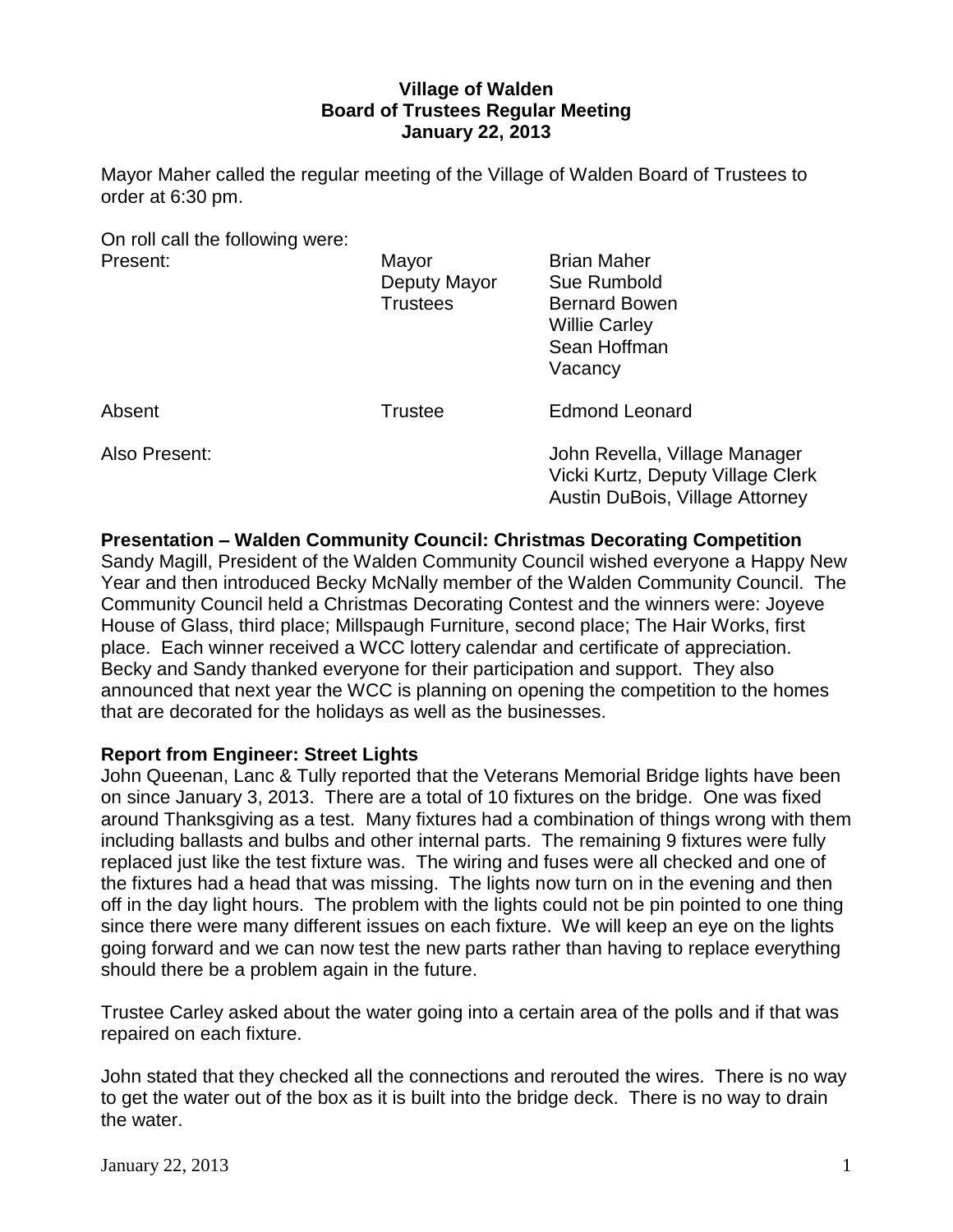Trustee Carley commented he thought they were going to raise it so that the water wouldn't get into the box.

John replied that there was no way to do that because the conduit that comes into the box there is no way to move it which is why they rerouted the wires.

Trustee Carley commented in his mind we are going to continue to get rain and snow and the standing water in that box is just going to cause a problem again.

John stated that they didn't find anything wrong with the wires as they were. They couldn't pinpoint and exact reason for what the problem was other than the parts that we replaced.

Trustee Hoffman asked if there was any additional maintenance we should be doing to the light fixtures, should they be inspected annually.

John replied that they are compiling a report outlining all the parts and what should be done on a yearly basis. The polls and the heads should be checked to make sure they aren't loose or twisted or anything as that could cause a problem. The bulbs should also be checked. The type of bulb should be a bright white and if that bulb turns a pinkish hue then you will know there are potential problems that could occur.

Trustee Bowen asked if there was any warrantee on the service that was done.

John replied that the contractor said that if something should happen to them within the next year he would come back and fix it but there is no specific warrantee. The bulbs are good for some 15,000 hours and the ballasts for 10,000 hours.

Trustee Carley asked about when the same procedure will be done for the next phase, the Village Square and Main Street.

John replied that they were able to do the bridge for \$5,093 which was less than the bid that we received. It averages out to about \$500 per fixture. He would like to wait a little while longer to make sure that there are no issues with them before we move on to the next 24 fixtures that need to be done. He wouldn't want to do the rest of the fixtures and then have a problem so he would like to wait a few months and do them in the spring.

Trustee Bowen asked how long it took to fix one fixture.

John replied that they did 10 fixtures in one day so 24 lights would probably take 2 days.

Manager Revella commented that the one saving grace on Main Street is that we at least have the large lights overhead where as on the bridge we didn't have any lights at all.

Deputy Mayor Rumbold asked about the timing on our finances and if we wanted to do this in this fiscal year.

Manager Revella replied that we want to try to do it this fiscal year but we will know more as we get through reconciliations with the finances that we hope to have taken care of.

January 22, 2013 2 Trustee Bowen commented that he thought it was budgeted for this year.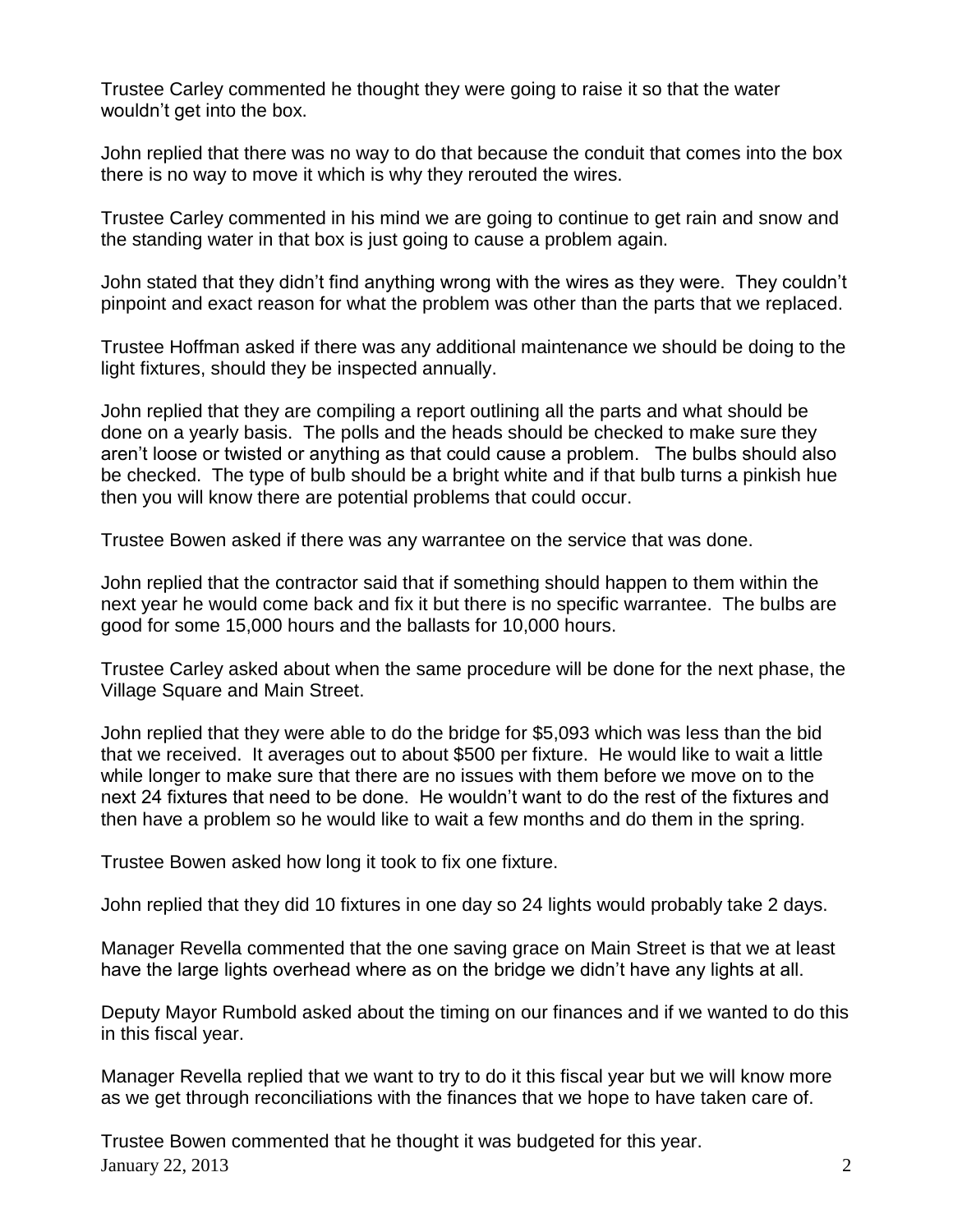Deputy Mayor Rumbold stated that we didn't have it originally budgeting but we were going to find the money in contingencies. If it gets close, is it the type of job that can be broken up between half this fiscal year and half the next fiscal year.

John replied that yes we could definitely do that.

Deputy Mayor Rumbold confirmed that if it got close budget wise we could stop.

Manager Revella said yes.

Trustee Hoffman asked how that is metered. Will we get a separate metered bill for that so that we know what our usage is of those lights? Sometimes it's going to be big full usage of those lights.

Manager Revella stated we may not be able to isolate the bill just for those lights.

Trustee Carley stated we would probably see by the increase on the bill as there is most likely an average usage on it already.

Manager Revella replied that there are separate zones for street lighting and we just have to figure out what zone they are in. It's actually broken up into 2 bills that include the large overhead lights plus the ornamental lights.

Mayor Maher asked John Queenan if he was waiting for the board to give him the go ahead to get the next phase of Main Street and the Square done.

John replied yes as it would need to be sent back out to bidding.

Mayor Maher asked the board if they wanted to wait to see how our fiscal status is to see if we have the money or did we just want to get it done as soon as possible.

Deputy Mayor Rumbold stated she had two issues, she agrees with John Queenan if he feels we should wait until the spring to make sure the repairs that were done on the bridge are working and then she feels she should get an update from the Manager and the Treasurer to see where our finances are so we can plan the next phase accordingly.

Mayor Maher agreed.

Trustee Bowen stated he had no problem with it.

Deputy Mayor Rumbold asked John Queenan to tell us when he wanted the board to take action so he can put it out to bid in a timely fashion.

John replied the beginning of March would be great.

Turstee Bowen commented that his concern is if we piece mail it, will the price be different. Could that vendor come and do 7 fixtures and then come back a month later and do another 3 will that affect the price.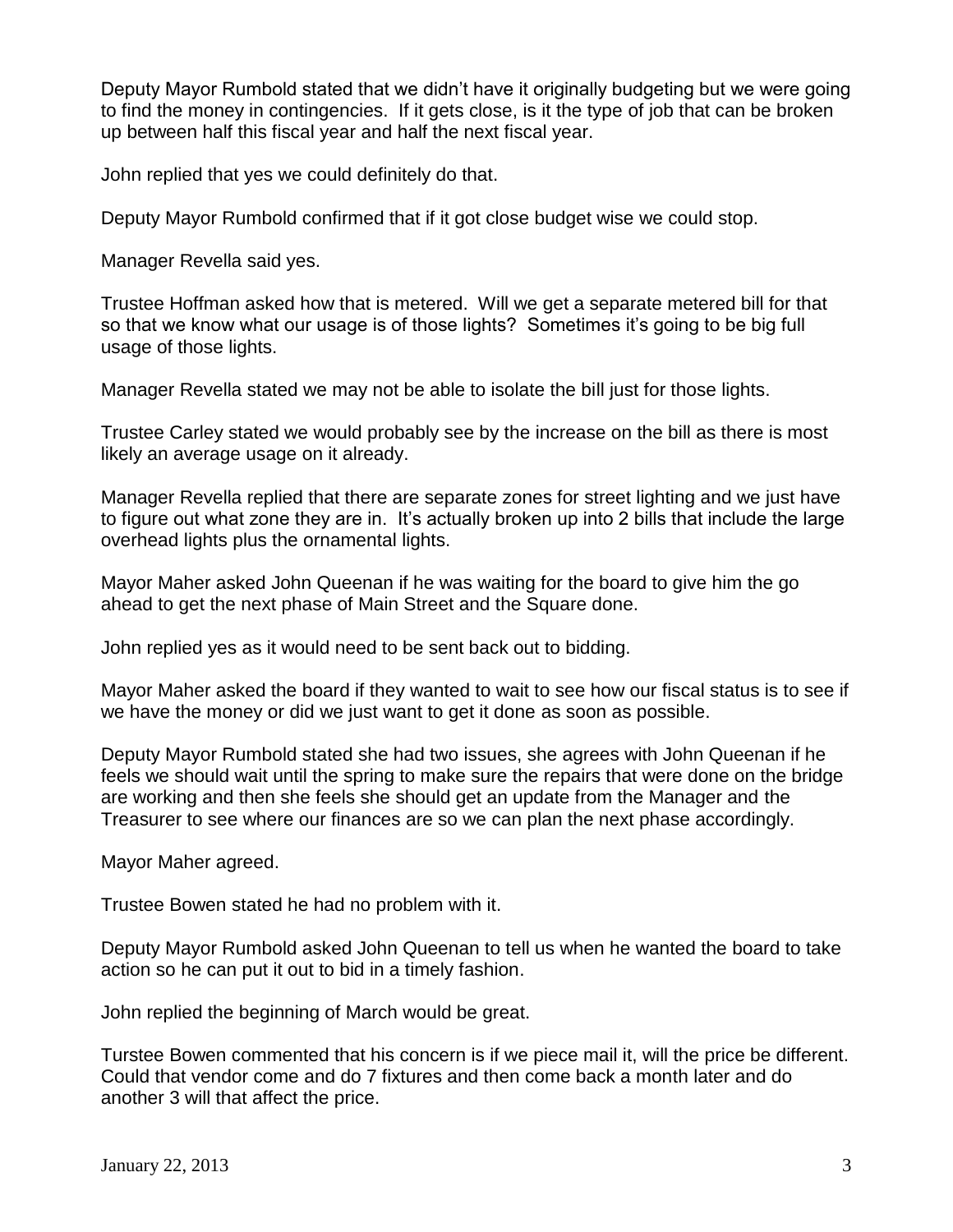John replied that he didn't feel it would make a difference in the price as the labor costs and parts cost would remain roughly the same as long as the board didn't wait 2 years or something outlandish such as that.

Deputy Mayor Rumbold asked Manager Revella to make a note so that this issue makes it onto the March agenda.

Manager Revella agreed.

# **Public Hearing – Local Law I-1-2013 Garbage**

Mayor Maher stated that this Introductory Local Law amends the Village Law Chapter 247 Solid Waste.

Attorney DuBois commented that this local law would be updating the current waste disposal law to include changes that would bring the law into parody with the rest of the code including residential service. Commercial service was already contemplated in the prior law we already mentioned but if the Village did decide to offer Commercial Service this would update the law to allow that to happen. Not saying that will be decided this evening as there needs to be a Public Hearing at the next meeting so that the law could be adopted at that point.

Deputy Mayor Rumbold made the motion to open the Public Hearing on the Introductory Local Law I-1-2013 Garbage. Seconded by Trustee Bowen. All ayes. Motion carried.

Becky Pearson, 167 Walnut Street, asked about the commercial end of the law. There is supposed to be an apartment registration for the apartments located above some of the Commercial businesses, how does the Village intend to regulate that and are those registrations up to date? Additionally how do you regulate that apartment dwellers are not just putting their garbage into the Commercial dumpsters? Will the Village recoup monies that would be lost if apartment dwellers did do that?

Manager Revella stated that we do know how many units are located above each commercial space and they are updated every time there is an inspection of a multi family dwelling or commercial dwelling as the registry is updated.

Becky asked if there were say 10 apartments above one Commercial business who gets charged for the service.

Manager Revella stated that the business would be charged for one dumpster.

Attorney DuBois commented that self regulating of separating the amount of volume that the apartment dwellers were putting into that dumpster would be difficult to do.

Becky replied that the Village would not be getting the monies from the residential apartments.

Manager Revella clarified that would be included in that building.

Becky asked if they would be billed for both residential and commercial.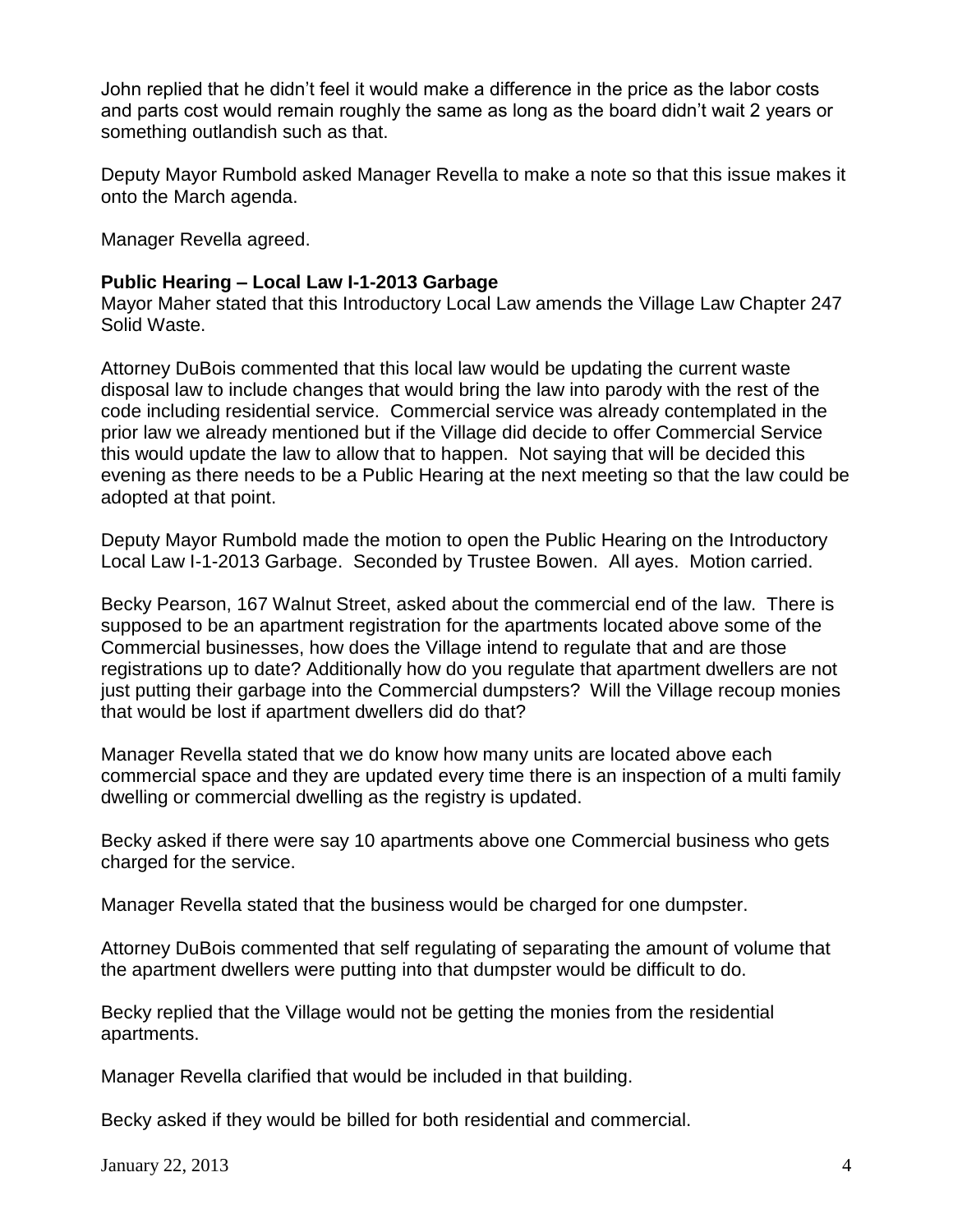Manager Revella gave an example of Mr. Weeden's building who has an apartment above his commercial space. If he has a dumpster for his building then he would get charged for his commercial dumpster and that would be all for that building and his residents would have full use of that dumpster.

Deputy Mayor Rumbold commented it's the same with Related Management does the same thing, they use it and the apartments use it.

Becky commented that we are actually losing out on the monies for that residential service by doing that.

Manager Revella clarified that the building is a commercial building which is what we are regulating. He also added to answer her previous question about residents putting their garbage into the Village cans around the Main Streets yes it does happen. We have caught them and had to cite people for it before. There were people on the corner of Walnut and West Main Street that were doing that and the Building Inspector advised them of the citation they were potentially going to see so that the building owner asked their tenants to stop doing that.

Richard Palma, 2 North Montgomery Street, has a 3 family house with a body shop next door. There have been a number of complaints over the years from the garbage people about the body shop garbage being put in with the residential garbage. Will he be permitted to have one dumpster for the entire property as the house is zoned commercial and be billed accordingly?

Manager Revella replied yes as long as it's one property and is zoned commercial.

Mayor Maher stated that the public hearing would be left open until the next meeting on this issue.

# **Village Manager's Report**

- Preliminary budgets meetings with Department heads has begun. Peter and John will take those preliminary budgets and put together for a more definitive budget to present to the board in the beginning of March.
- Reviewed Eric Hanson for a Part Time Police position. Will likely be starting his training at the end of February. We also have another person Mike Hanson (no relation) starting his training now and we don't want to people going through training at the same time.
- Completed all employee evaluations of employees he directly supervises as well as the department heads having completed all their employee evaluations except for a few lingering part timers to finish. Everyone will have an evaluation for the year.
- Work on Maple Street is complete. There are some road revisions that still need to be resolved but the extreme cold weather may put a hampering in that.
- Had a few meetings with the Treasurer and the Auditors regarding our Audit. Vanacore, DeBenedictus, DiGovanni & Weddell LLP will hopefully be able to give a public presentation at the next meeting for full financial disclosure.
- Leadership Day Ceremony was wonderful and very well attended. This year's recipients are well deserving of the honor.
- Holiday trees were picked up by DPW and used for wood chips.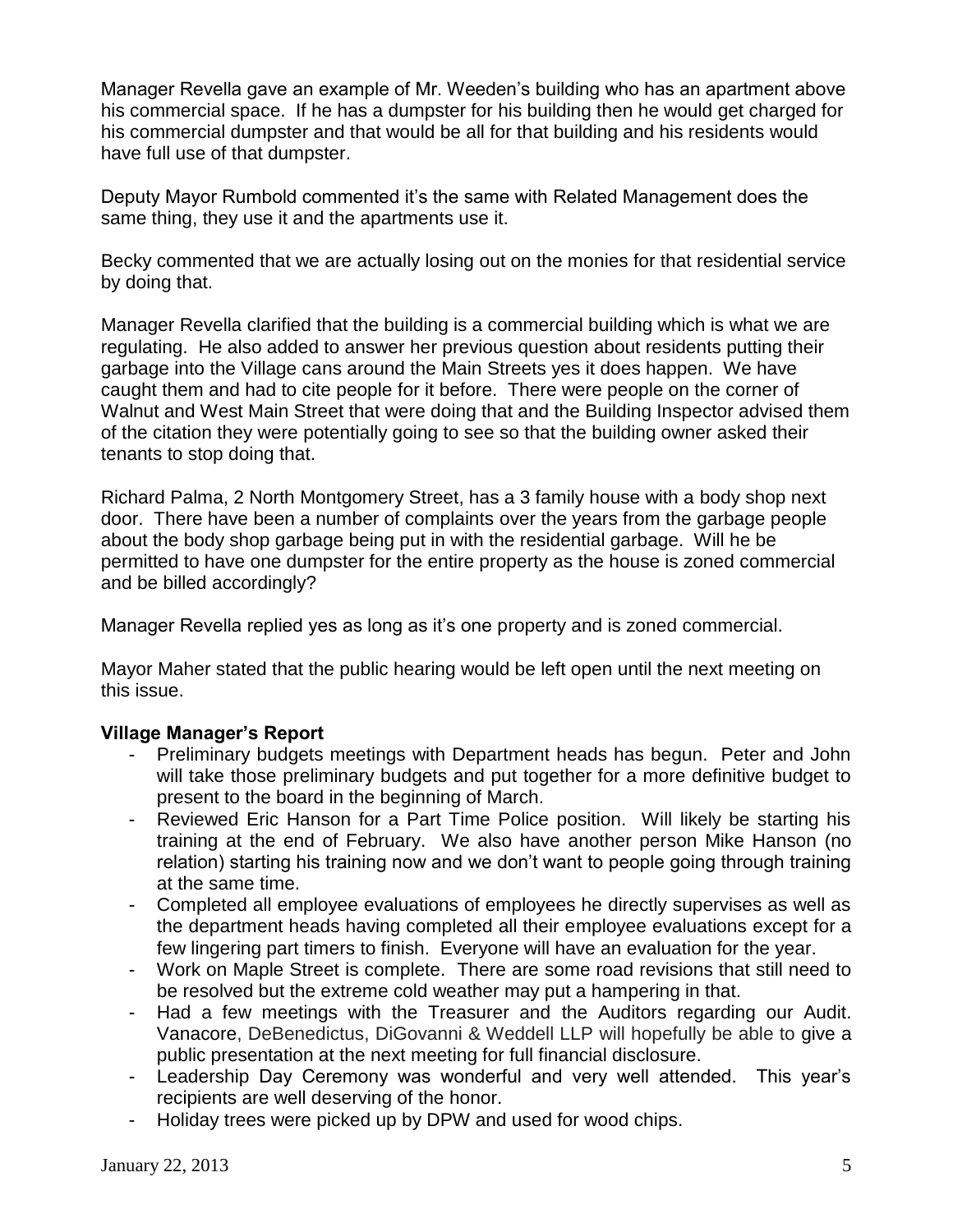- We have had a few water main breaks on Lincoln Street, several on Maple Street, and one on Elm Street. We are dreading this week's weather but the breaks will most likely keep coming unfortunately. Since there is no real snow packing on the ground we are likely to get a few more this week, please bear with us is your pressure goes down we are likely in the middle of repairs.
- Transportation Council meeting this past week. We went over the state transportation approval program for the next fiscal year and we reviewed the Route 17 Transportation Study. There likely will be a lot of funding put towards Route 17 being converted into Interstate 86 for the next 5 years. It's a very ambitious goal due to the amount of work that has to get done but they are currently working on a lot of the bridge work which will likely take the most time and money. The plan is to put up a barrier median from here almost to Monticello.
- Generator for Village Hall is being ordered and takes a few weeks to be installed and tested. Hoping by the end of March to have Village Hall will have a full operating generator so at times when we need it when the power goes out in extreme heat or cold it can be used as a warming or cooling station for residents.
- Snow storm on January 16<sup>th</sup> had guys out plowing and salting from 2am until 5pm the next day. Still a big issue with residents not moving their cars from the road when there is 2 inches or more of snow on the ground. Unfortunately a lot of people got towed even though the Police and the plows try to make as much noise as they go through and use their lights to get residents to know they are there so they can move their cars.
- Met with the Town of Montgomery Police representative with regards to an Animal Control Officer who will be used all throughout the Village now.

Deputy Mayor Rumbold questioned a lot of invoice for repairs on Village trucks. She asked if the fleet was now complete with all trucks repaired and in service.

Manager Revella replied no, Truck number 1 is not complete and in service yet and Truck 10, a pick up truck, is not going to be in service as we are likely to look to surplus that vehicle. Otherwise everything is ok. The sweeper is not in service but it is too cold for it to be used in this season so in the spring they will be doing repairs to that.

Deputy Mayor Rumbold asked when Truck 1 would be repaired and what exactly Truck 1 is.

Manager Revella replied that Truck 1 is one of our largest dump trucks and it is a very costly amount of repairs that most likely won't be done in house. We are trying to weigh out what we want to do with it; repair it or trade it in for two medium dump trucks instead.

Deputy Mayor Rumbold asked if there was an estimate for the repairs needed to fix it and how much it would cost.

Manager Revella stated that he had one in his office but didn't remember the exact amount.

Deputy Mayor Rumbold asked if it was large enough that we would have to put it out for bid.

January 22, 2013  $\qquad \qquad$  6 Manager Revella stated yes.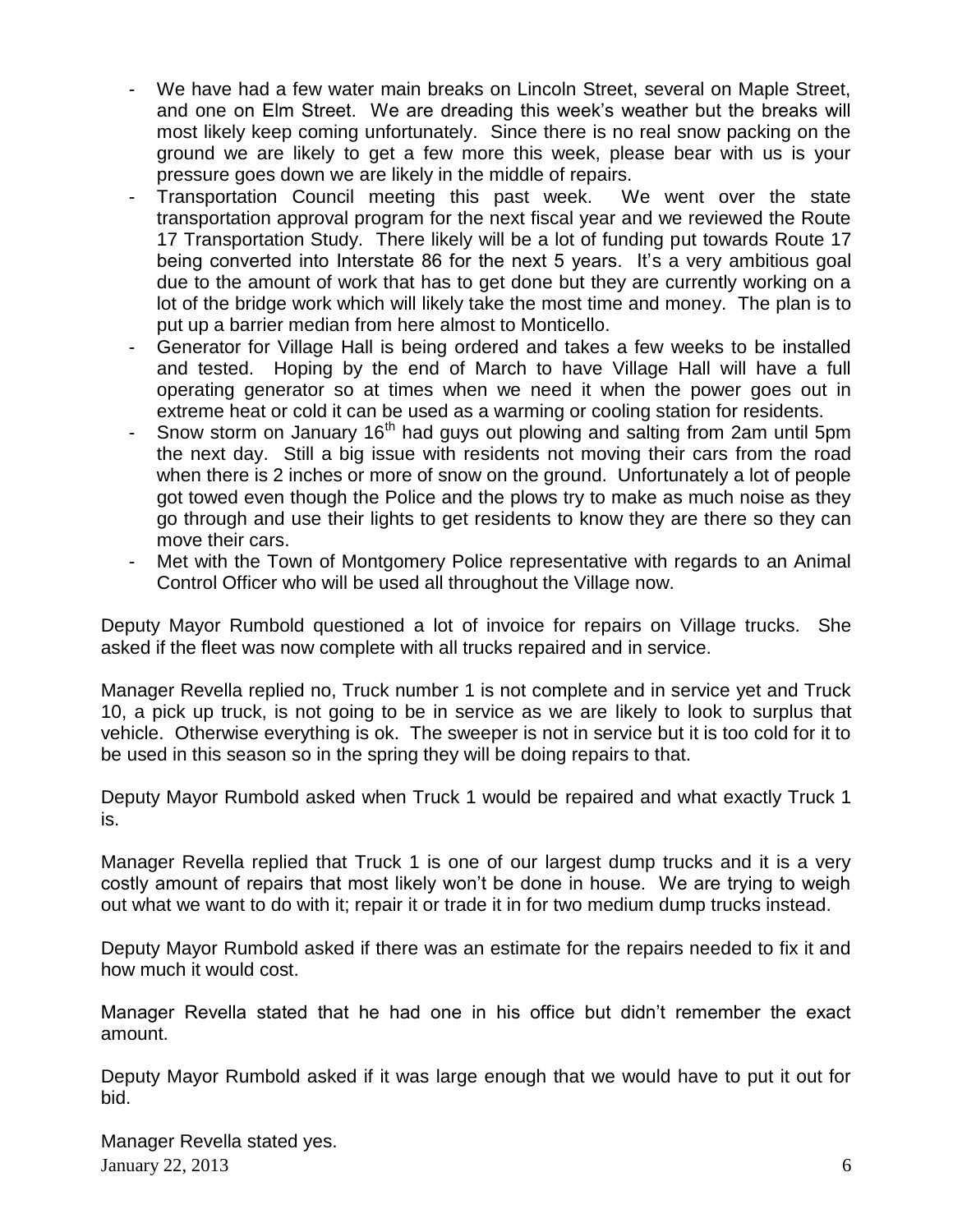Deputy Mayor Rumbold asked if we had the new truck yet and what it would be used for.

Manager Revella replied yes we do and it will be used for plowing and salting.

Deputy Mayor Rumbold asked if it had a plow on it.

Manager Revella responded yes and it has a Sander and a Salter on the back as well.

Deputy Mayor Rumbold asked what it would be used for when it wasn't used for plowing and salting on a day to day basis.

Manager Revella stated that it would be used for every day projects; carrying block, carrying trees, etc. It's one of the most useful size trucks we have.

Deputy Mayor Rumbold asked if the snow blowers are they all working.

Manager Revella replied yes.

Deputy Mayor Rumbold clarified that we have no snow blowers that have been repaired.

Manager Revella responded that the snow blower for the Police Department had a problem at the beginning of the season but it's been resolved and working fine now.

Deputy Mayor Rumbold had some questions about the timeliness about the text alerts for the snow emergency. Please let the records reflect that the timeline on January 16, 2013 was as follows: 4:26am a Snow Emergency was declared due to the 2 inch accumulation on the ground; K104 and WBNR radio stations were contacted at 4:28am; WGNY-Fox radio station was contacted at 4:29am; Cumulus Media radio station was contacted at 4:33am; the automatic voicemail notification was changed at 4:43am; and the website was updated at 4:45am. People complained that they didn't get their text messages until after 6am but she just wanted the record to reflect that the Police Department and the Dispatchers followed protocol and give the times they did so. She doesn't know why the text messages didn't go out in a timely fashion.

Trustee Bowen asked why the Town of Montgomery Police Department was policing the Village.

Manager Revella replied that they are allowed to come into the Village at any time as they do have jurisdiction however some times if there are multiple calls in the jurisdiction they will just come in and answer calls. Sometimes they come in for a joint operation and other times the Village Police on duty will call them for back up. We did have a situation where that happened last week actually.

Trustee Bowen commented that was when he saw it.

Manager Revella replied that there were many jurisdictions that came in and helped us with that specific incident.

January 22, 2013  $\overline{7}$ Deputy Mayor Rumbold added to not forget about the Inter-Municipal Agreement, so if the Town had an issue we can go outside the Village limits and aide them as well.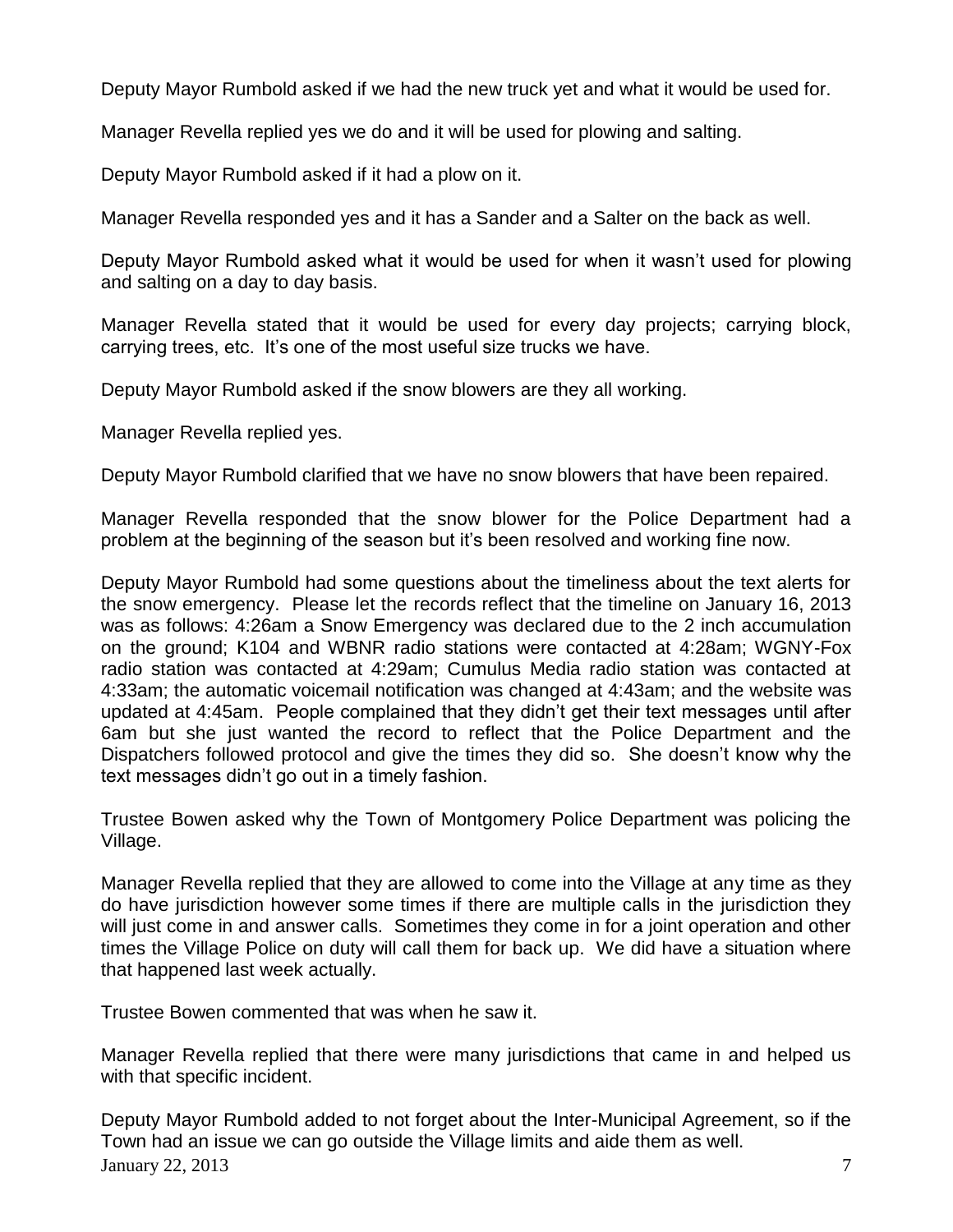Trustee Hoffman asked about the M&J Railroad Lease agreement for the Utilities that Attorney DuBois had also looked at is that something that just goes on forever. Is there any chance that any of those utilities could be vacated at any time?

Manager Revella replied that we still have the pipes running underneath the railroad there.

Trustee Hoffman commented it is a \$1000 every year.

Manager Revella clarified it is a little less \$900 something and it's two years worth of payments, but he will check in again with them on that.

Trustee Hoffman asked about garbage calls and an estimated amount he has received since the New Year.

Manager Revella responded between IWS and himself there were about 16 calls about issues with the can that they received. IWS responded and replaced cans as soon as they heard about it. Had another 100 different residences call requesting a change in the size of the container they received which may or may not be honored.

Trustee Hoffman commented that he spoke to Dean and Vicki and they had received some calls too.

Manager Revella replied that they were included in his number already. There is a log book that they track all the calls in for the garbage company to investigate.

## **Approval of the Minutes – January 8, 2013**

Trustee Hoffman stated there were no minutes distributed yet.

Mayor Maher stated the minutes will be tabled until the next meeting after the minutes are distributed.

# **Trustee's Committee Reports**

## **Village Office Liaison – Trustee Bowen**

Trustee Bowen indicated he had met with Peter and the Auditors to go over the steps that the Village has taken as a result of the Audit. The Auditors will do a presentation to go over the cash reconciliations done to complete general funds as well as there findings during the audit and changes that could make us a better Village. That presentation will be done at the next meeting to go over their finds and corrective actions that have been put into place. We are working closely with KVS system to try to get some auto matching of reconciliations so that these types of problems that we are having will not happen going forward.

# **Police Department Liaison – Deputy Mayor Rumbold**

Deputy Mayor Rumbold already discussed earlier the snow emergency issue. Dare graduation is January 25<sup>th</sup> at 10am at Most Precious Blood School.

# **Building Department Liaison & Planning & Zoning Board Liaison – Trustee Hoffman**

January 22, 2013  $\overline{\phantom{a}}$  8 Trustee Hoffman talked about the NYSEG tree trimming being done by JFLOW around the utility lines. Dean has some issues with what they are doing and it comes down to whether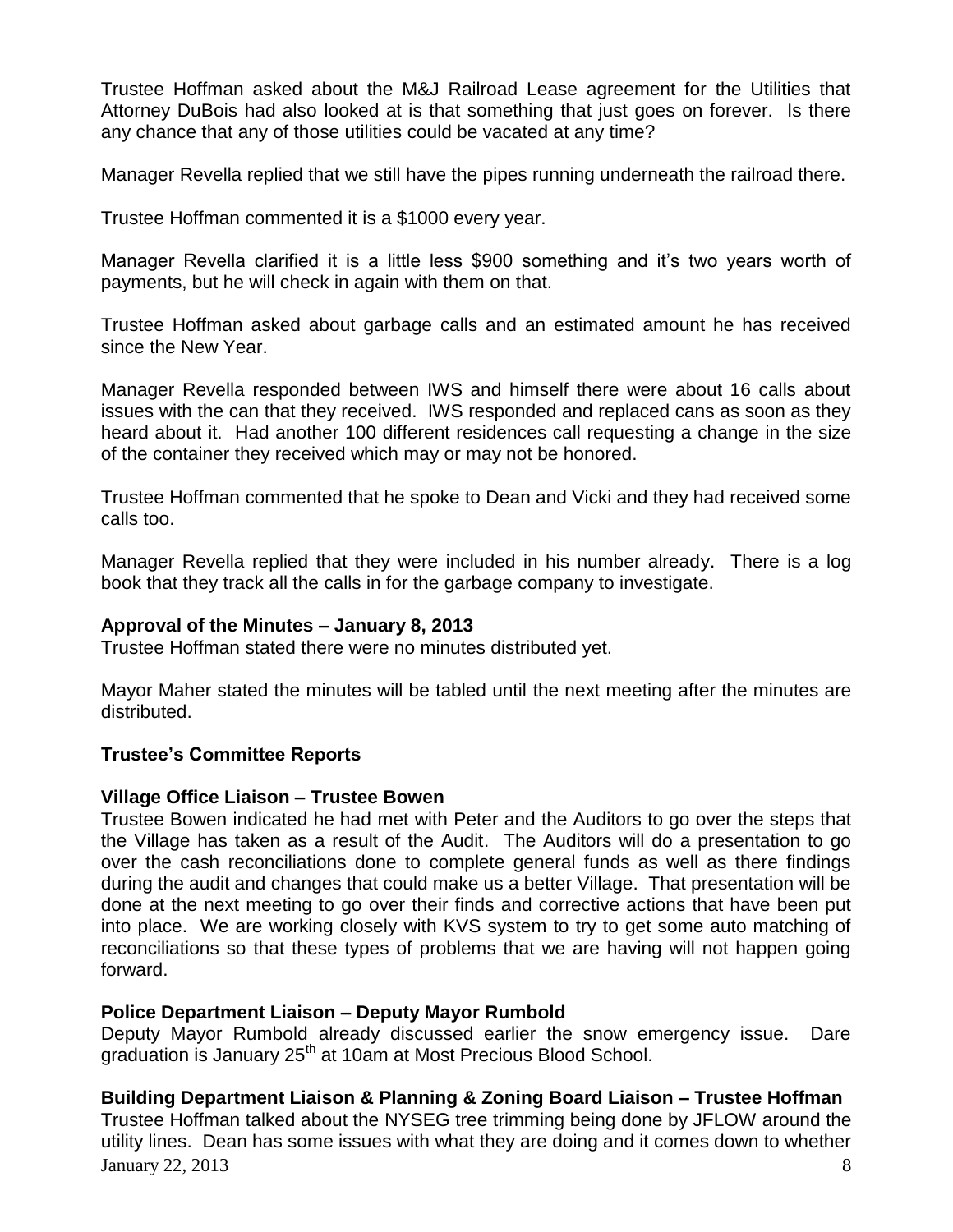or not they have the right to clear what they have been clearing. Dean spoke to the arborist who is going to speak to NYSEG. They should be clearing 10X10 spots and they have been exceeding that a little bit.

Deputy Mayor Rumbold commented that they have been doing such a terrible job she could have done better herself blindfolded and with toe nail clippers. Does the Village have nothing to say about this?

Manager Revella commented that NYSEG has a right to come in and clear the lines as they regulate the lines.

Mayor Maher stated that a resident called him on February 2 when the issue first occurred and he feels the constituent was right as the trees did look as if they had been raped, it was really bad. He feels it's a tragedy. There has to be something we can do.

Manager Revella stated that their tree trimming also caused the power outage last Friday so it was definitely a concern for us.

Deputy Mayor Rumbold commented that what she didn't understand was that they are supposed to be cleaning around the wires but what is actually occurring is that every branch that is higher than the wires.

Mayor Maher agreed it was excessive but that Manager Revella has some ideas on how to get a handle on it. He thanked Trustee Hoffman for bringing it up tonight.

Trustee Hoffman added that the other thing he was working on with Dean was getting Certificates of Insurance on file for all businesses that have encroachments over the sidewalk. This project will take a little time but Dean said he usually gets 100% of them.

## **Parks and Recreation Liaison & School Board Liaison – Trustee Carley**

Trustee Carley indicated that for the School Board he has nothing to report as he did miss the meeting on January  $14<sup>th</sup>$ . With regards to the Department of Recreation nothing in general to report but with regards to the storage building at Olley Park was unfortunately broken into with approximately \$3599.02 worth of equipment stolen.

Mayor Maher asked Trustee Carley to give the public who wasn't at the last meeting a little more information about the burglary.

Trustee Carley stated that he felt that Manager Revella could probably give more details and explain it better than he could.

Manager Revella commented that we had a burglary at Olley Park. A few individuals broke into the building and stole several items and tried to pawn them. We did manager to recover some of the items and also were able to catch the people who did and they will be prosecuted.

Deputy Mayor Rumbold added that the police department worked diligently but the new investigator did a good job getting it resolved.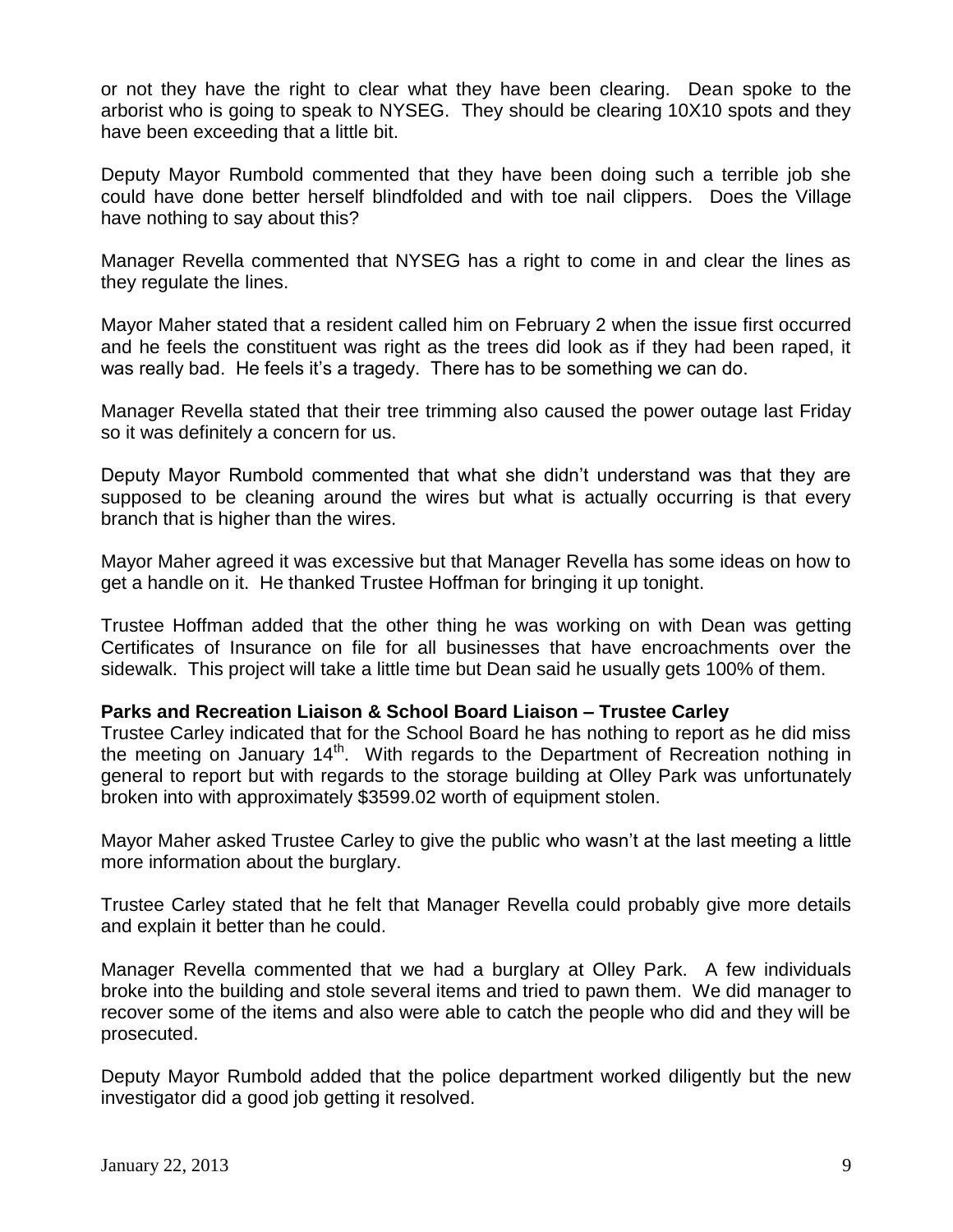Trustee Carley continued that with regards to Emergency Management he met with Chief Holmes and Investigator Warner attended the Emergency Management Meeting with Orange County and basically went over software program called DLAD which is connected with the state and helps contract documents and resources in the event of an emergency communicating with them they would provide us with documents and resources as needed during a time of an emergency. They went to a training for that and that is part of a how to communicate with the State and the County during an event. That is a good move forward and the goal is to get several people trained in that area and then move forward in some other areas. Supposed to have a meeting on the  $25<sup>th</sup>$  with Manager Revella and the Chief and talk about more of the plan. There are 3 volumes we have to complete. We are working on completing volume 2 and 3 soon. This is where we do our mitigation plan to get money from the State and FEMA later on so it's important that we complete this plan.

Mayor Maher explained that Trustee Leonard will not be with us this evening because he has the flu.

# **Executive Session – Personnel – Village Clerk, Property Purchase,**

Deputy Mayor Rumbold moved to go into Executive Session to discuss Personnel, Village Clerk, Property Purchase. Seconded by Trustee Carley. All ayes. Motion carried.

## **Reconvene**

Trustee Hoffman moved to reconvene the regular meeting. Seconded by Trustee Carley. All ayes. Motion carried.

## **Motion to Appoint New Village Clerk**

Mayor Maher explained that once our Part time clerk, Lori Pinckney, resigned in December the board went through the hiring process and received 16 applications after we noticed the vacancy. We had 3 people we chose to interview and ended up selecting then Trustee Tara Lown upon the condition that she resign as a Trustee. She ended up resigning immediately as a Trustee and we will have a motion to appoint Tara Lown as the Village Clerk.

Trustee Hoffman moved to appoint Tara Lown as the new Village Clerk. Seconded by Trustee Carley.

Deputy Mayor Rumbold wanted to state for the record that she has no doubt that Tara will do a good job as clerk and any issues that she's had with the appointment have nothing to do with her ability to carry out the duties of the clerk.

4 ayes, 1 nay (Deputy Mayor Rumbold), 0 abstentions. Motion carried.

# **Public Comment on Business of the Board**

Becky Pearson, 167 Walnut Street, stated that it was posted in the newspaper about the position. Her question is about the timeline, did you find out in executive session that she was resigning or before executive session?

Mayor Maher asked Becky to clarify her question.

Becky responded that she was referring to the clerk position.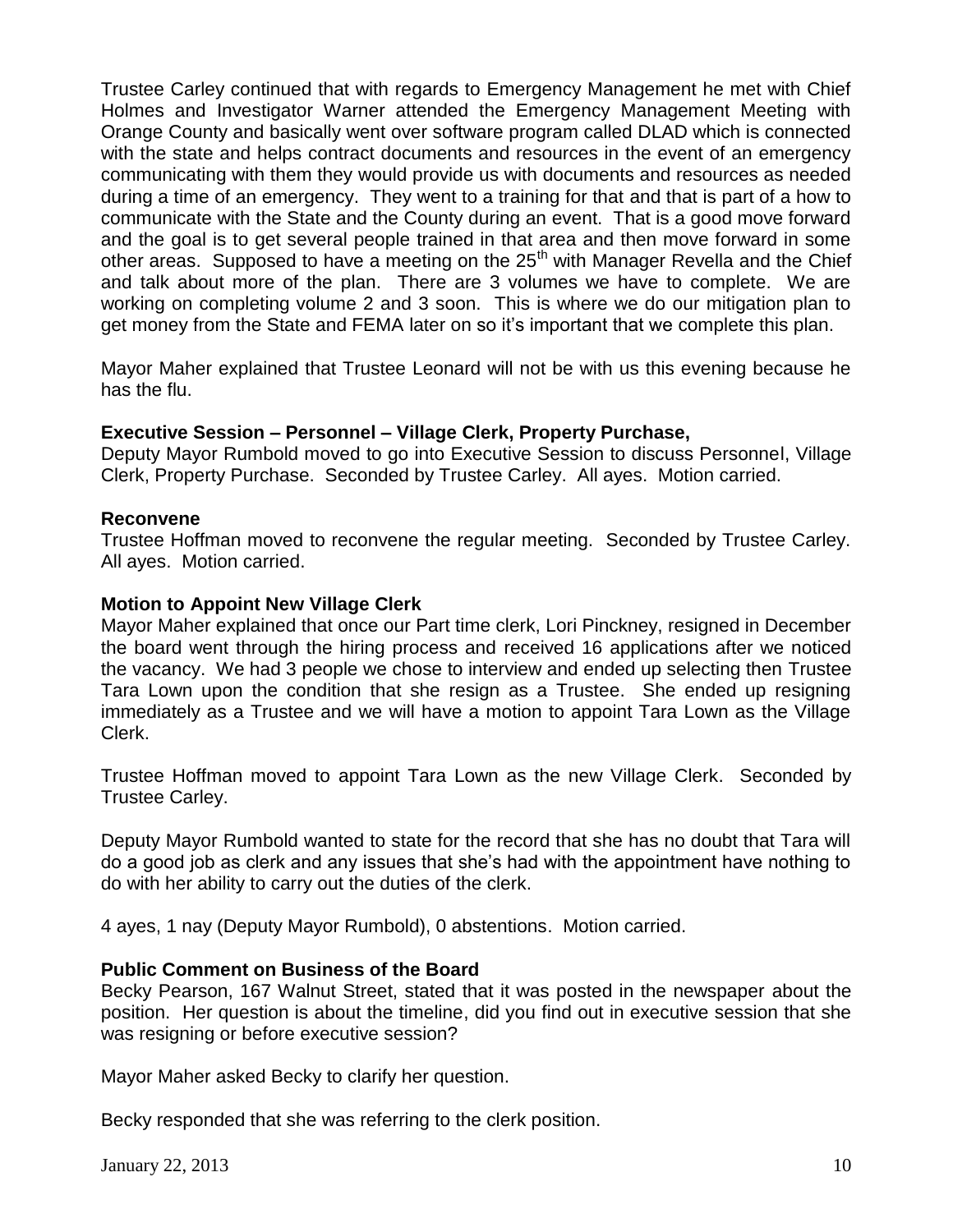Manager Revella asked which position she was referring to.

Becky states she was asking the Mayor.

Mayor Maher asked her to more clearly state what she was asking.

Becky replied she was asking when he knew the Clerk was resigning from her position.

Mayor Maher responded that the Village Board was made aware December, late December and then we had a Special Meeting to take into account that we wouldn't have a Village Clerk any longer as she had given her 2 week notice. We made a decision to hire someone right now, part time person, and we advertised as you saw in the paper with a potential for a full time position depending on circumstances.

Becky asked where in public did the discussion take place that you were going to have a part time possibly full time, what the salary would be. She is not referring to the person in the position but the position that was open. There has been no public discussion on that position in this audience.

Manager Revella replied at the Special Meeting held on December 23, 2012.

Becky replied no.

Mayor Maher stated that the board did discuss the position in public.

Becky responded she didn't know about that and asked who from the audience was there. Was there a discussion about the salary? What will that salary be?

Mayor Maher responded that the part time salary is \$18.25 per hour.

Becky asked if that was different from what it used to be.

Mayor Maher responded that was the last amount the part time Clerk received upon her resignation.

Becky asked about the discussion on full time.

Mayor Maher stated it was just put in the ad that there was a possibility for a full time position that would be discussed later.

Becky stated that if she was coming to the board for a job, and 16 people applied and you interviewed 2 people?

Mayor Maher responded we selected 3 but one of them didn't go through with the interview.

Becky asked if the Board decided who they were going to interview.

Mayor Maher replied of course the Board decided who they wanted to interview.

**January 22, 2013** 11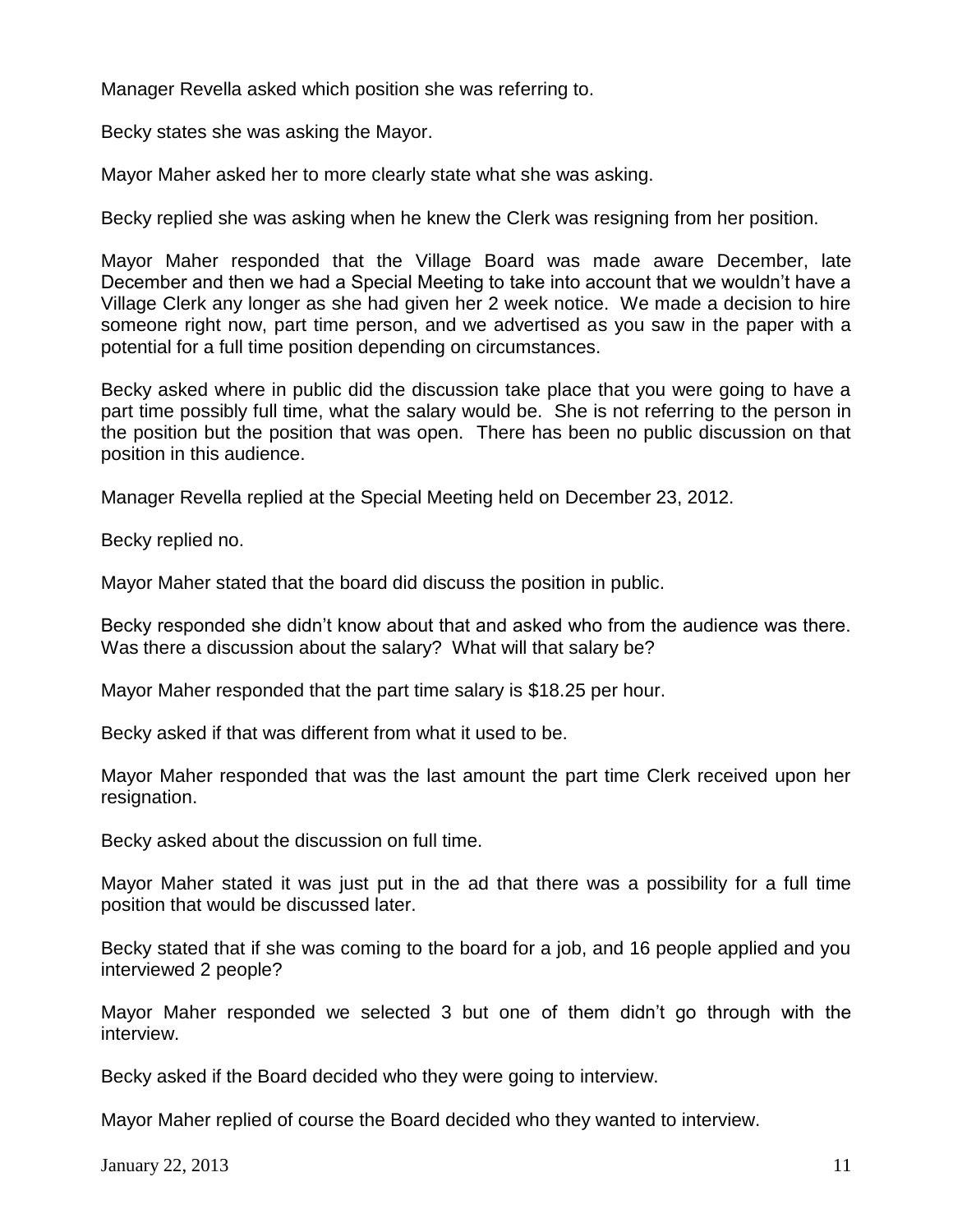Becky clarified that the Board sat down and decided who they wanted to interview.

Mayor Maher replied she was correct.

Becky clarified that the board then picked 3 out of the 16.

Mayor Maher replied she was correct.

Becky asked if they were all Village residents.

Mayor Maher responded that they were not all Village residents.

Becky clarified that it was based on \$18.25 per hour.

Mayor Maher replied yes, which was the last amount that the previous part time Clerk was making at the time of her resignation.

Becky asked if the board was fine with that amount. They don't feel it needs to be lowered or higher? She didn't hear the discussion so she is not sure. It isn't even listed in the paper of what the salary would be. She is not sure why that information was not made public.

Trustee Hoffman replied that he believed that the Village Clerk's salary was discussed at the first meeting in December.

Mayor Maher agreed that it was brought up when the board decided to bump it up.

Becky stated that was her question, there was no discussion that amount needed to be increased or decreased or leaving it the same. Where did that discussion take place? There was no discussion on this and that is her problem. There was no open government that she is seeing here.

Trustee Hoffman asked why we would discuss something that no one was interested in changing, he didn't understand her comment.

Becky replied that when you are hiring someone new maybe you want to make it a better paid position, maybe their qualifications are less; maybe you want to make it a lower paid position.

Trustee Hoffman responded that is something that is negotiated with a potential candidate.

Becky replied no that is something that the board needs to discuss what they want to pay.

Trustee Hoffman stated that the ad could not say that there would be a full time position because the majority of the Board may not be here after the election. So you couldn't guarantee it would be a full time position because that future board may not decide that.

Becky responded she was not saying it would be guaranteed, but there was no public discussion on even possibly making a full time position.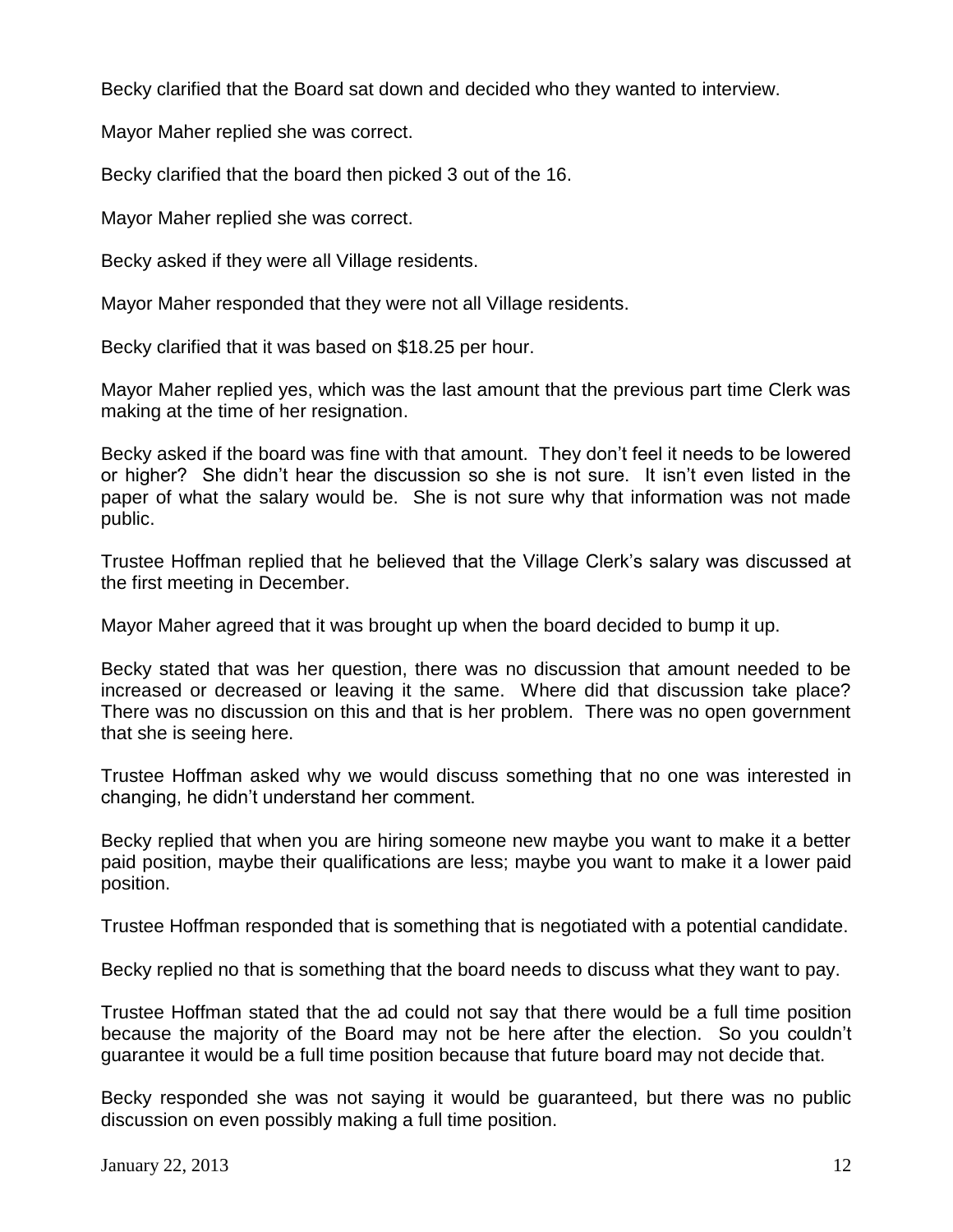Deputy Mayor Rumbold stated that in her mind because in this fiscal year we budgeted for a part time position, assuming that the person in that position was going to serve until the conclusion of this fiscal year, so in her mind she didn't need to have a discussion about salary as she knew what was budgeted for. Did she consider lowering it; no. She doesn't think it would be appropriate to have a discussion about any full time position until the budget which is when the Board will make a decision of whether this is going to go into a full time position. And as you know those meetings are held in public with a discussion in public. What we did say was that we may come to that consideration for several reasons; because the previous clerk wasn't certain it could continue to be a part time position and made that clear to us, and secondly because we would have to budget for that and we wanted to see from the Manager if he felt that it could be a full time paid position. As you know with full time paid positions comes with differential salary and benefits. The previous clerk was not interested in a full time position. So that discussion is going to happen but we wanted candidates to know since the previous person in that position was not interested in full time we wanted to make it clear that that discussion may happen so that the next person that took the position wouldn't be someone who says they don't want a full time position and is more interested in part time and that we would have to go through this issue again.

Becky responded that she is looking at it from an outside point of view.

Deputy Mayor Rumbold stated that she understands that but right now the position is just a part time position.

Becky commented that if she was going for this job she would have thought she was maybe I'm really going to get a full time position out of it. That's how she'd be looking at it.

Deputy Mayor Rumbold responded that the key word is maybe as the Board has not made that decision yet.

Becky continued that if she came to interview with you and she knows it's a part time position an she's just giving you an example and she'd be saying she's going to be getting x amount of dollars. Are you going to tell me at that meeting what is the potential of going to full time or are you not going to answer this?

Mayor Maher replied that he would say exactly what we just say as we don't know exactly for sure and one board cannot bind another Board and that's exactly what would have been said to you if you were interviewing in this hypothetical situation.

Trustee Hoffman stated that it's not fair to get someone in there for a part time position and then tell them that it will change into a full time which is why it was placed in the paper that way and why it was discussed with the candidates.

Becky commented she didn't think it was done in public and she doesn't believe it was done the right way. This ad in the paper was something she talked to Sue about, because she's concerned about when you have a meeting that this ad is considered an open meeting ad that anyone can show up for this meeting if you're going to interview people. So she could have come to that meeting and the interview would have been open as a regular meeting or if it's a private meeting and everyone is there.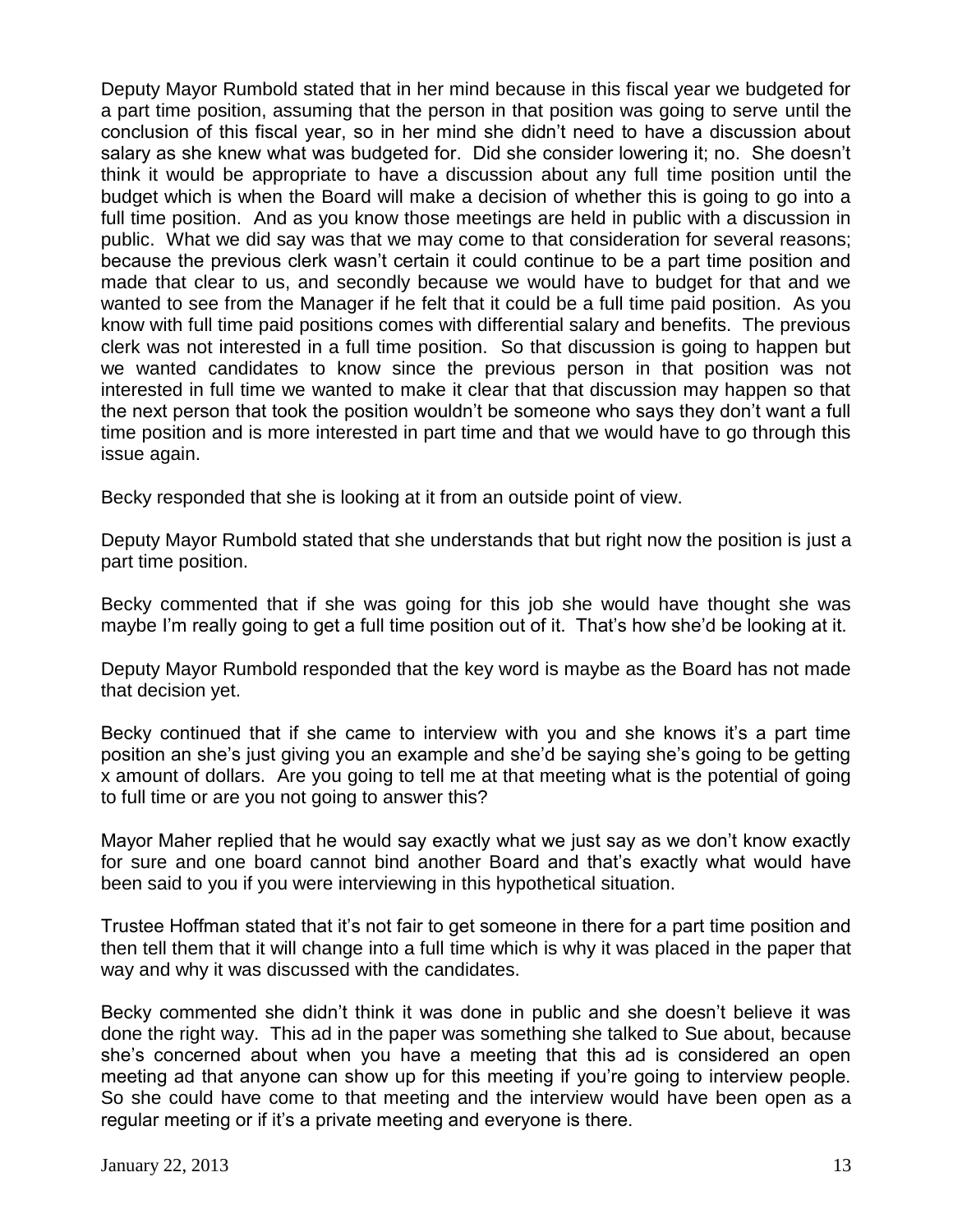Manager Revella stated that the meeting itself is open but the interviews are not.

Becky asked if they opened it as a regular meeting.

Manager Revella and Mayor Maher replied yes.

Becky asked if this ad constitutes a notice of a meeting.

Mayor Maher answered that yes it does which is what he asked our Attorney in which he replied yes. This was the same exact point we asked and we were told from the Attorney.

Becky asked Attorney DuBois directly if this constitutes an open meeting notice for this discussion of the board to have. 6:30pm if you are selected for the interview you will be given a specific time of the interview. If she comes to that are you going to open up as a regular meeting or you just going to interview? It's kind of sketchy.

Attorney DuBois stated it sounded as if she was right but that he wasn't going to confirm or deny.

Becky added she was told by board members that you said that.

Deputy Mayor Rumbold stated that as the Mayor said, we specifically asked that question before that meeting was called to order. We asked who noticed the meeting and we were told that the ad constituted notice of a special meeting.

Mayor Maher confirmed.

Becky commented that as a public resident we didn't know that someone resigned until you maybe see something in the paper so you don't know that. There is no discussion on salary, no discussion about keeping it the same, maybe we want to lower it; maybe we want to higher it. There was no public discussion. It's not about the person that's being hired it's about the position. Just like if you have a Manager Position you should be talking about that. You hire engineers, there should be talked about.

Attorney DuBois stated that it sounds like she feels the board was negligent in not discussing whether the salary should be changed not that they discussed it in general.

Becky clarified no; it's that there was no discussion.

Deputy Mayor Rumbold stated please don't forget the timing of when this all happened. We have one meeting in the month of December. We have no Village Clerk; she resigned and gave us two week notice. That's why the Mayor called a special meeting so that we could do what we had to do to try and get the position filled.

Becky said thank you very much and then asked if that meeting was noticed.

Mayor Maher replied yes.

Deputy Mayor Rumbold replied yes, it was a Special Meeting.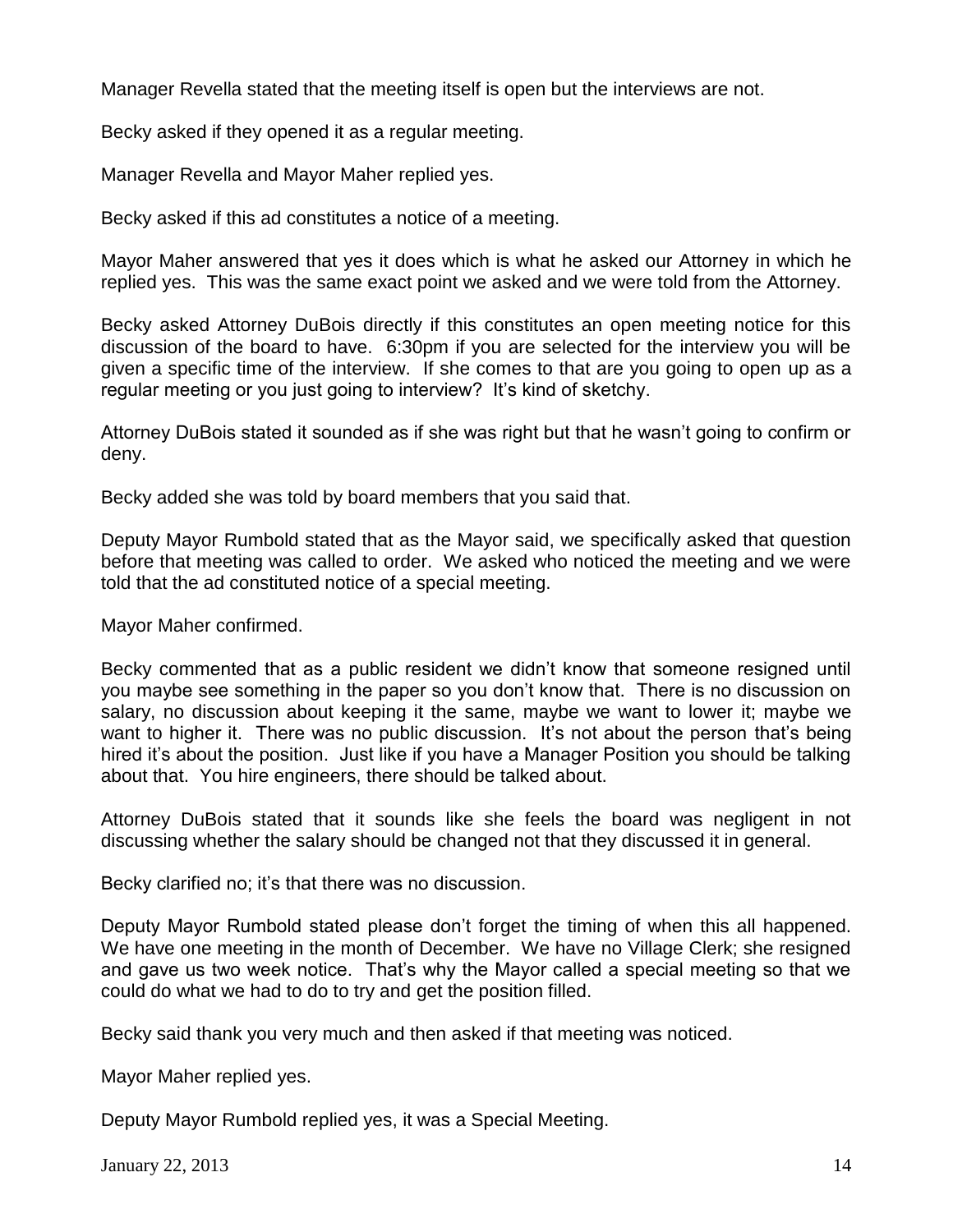Becky asked where that was noticed. Was it in the paper?

Mayor Maher stated it was posted publicly and was online.

Manager Revella stated it was sent to the papers also.

Becky stated ok fine, but she feels there should have been a discussion.

# **Action Items**

## **Orange County Planning Department - Comprehensive Plan Review**

Alan Sorensen, Village Planner, went over the review from the County on our 2012 Comprehensive Plan. Generally the OC Planning Board recommendations were very favorable. It did have a few aspects of the plan including the riparian zone along the Wallkill River to encourage Leadership in Energy Conservation and Design, installation of lighting, as well as traffic calming measures in the Municipal Square area etc. etc. They then offer advisory comments in context of the 239 review they are just that, advisory, not required modifications. The advisory comments are two different aspects. Some are technical comments that they had such as the title Executive Summary they questioned whether it should be entitled Executive Summary or some other term. It really is a short summary of the plan and introduction to the plan so he feel that we should either include that or of the introduction and he will take a look at it to incorporate it as opposed to creating a standalone document called Executive Summary. They questioned the number of affordable housing units and there is a slight discrepancy that he believes has to do with the difference in the census data that was used; there was STF1 which is estimates and STF3 which is the actual counts. He will make sure the numbers are consistent and that we are relying on the actual data and not the estimated data from the 2010 census. There was only one specific number where there was a discrepancy so we are going to get that clarified. The Comprehensive Plan addressed the need for affordable housing there is some reference to where it talks about specifically using the definition of median household income as opposed to median family income to be more in line with the County's definition of affordable housing. He feels that is something we can certainly site within the contents of the Comprehensive Plan it is something we can revise moving forward with subsequent zoning changes. He will make those changes if that's the consent of the board. The technical revisions would be made with the consent of the Board. Item 4 had to do with Stormwater Management that they appreciate the inclusion of the information about bio retention basins and low impact development however the County also suggests some other techniques such as open grass drainage swales, curbless parking areas, and permeable pavement. We can certainly include some language with respect to additional Low Impact Design alternatives in the Comprehensive Plan.

Manager Revella commented that some of these ideas have been approved in some current plans from our Planning board so he isn't sure why they wouldn't already be included.

January 22, 2013  $\hspace{1.5cm}$  15 Alan continued that if they are cited in other policies and regulations we can simply respond to the County on the 239 response form that is attached to that effect. There would need to be specific citations that those are referenced in. Item number 5 recommends the Village retain the language to reduce density in areas with environmental constraints. He needs to go back and see specifically what this is in reference to. He believes that language is still in there but if for some reason it's not he will make sure it's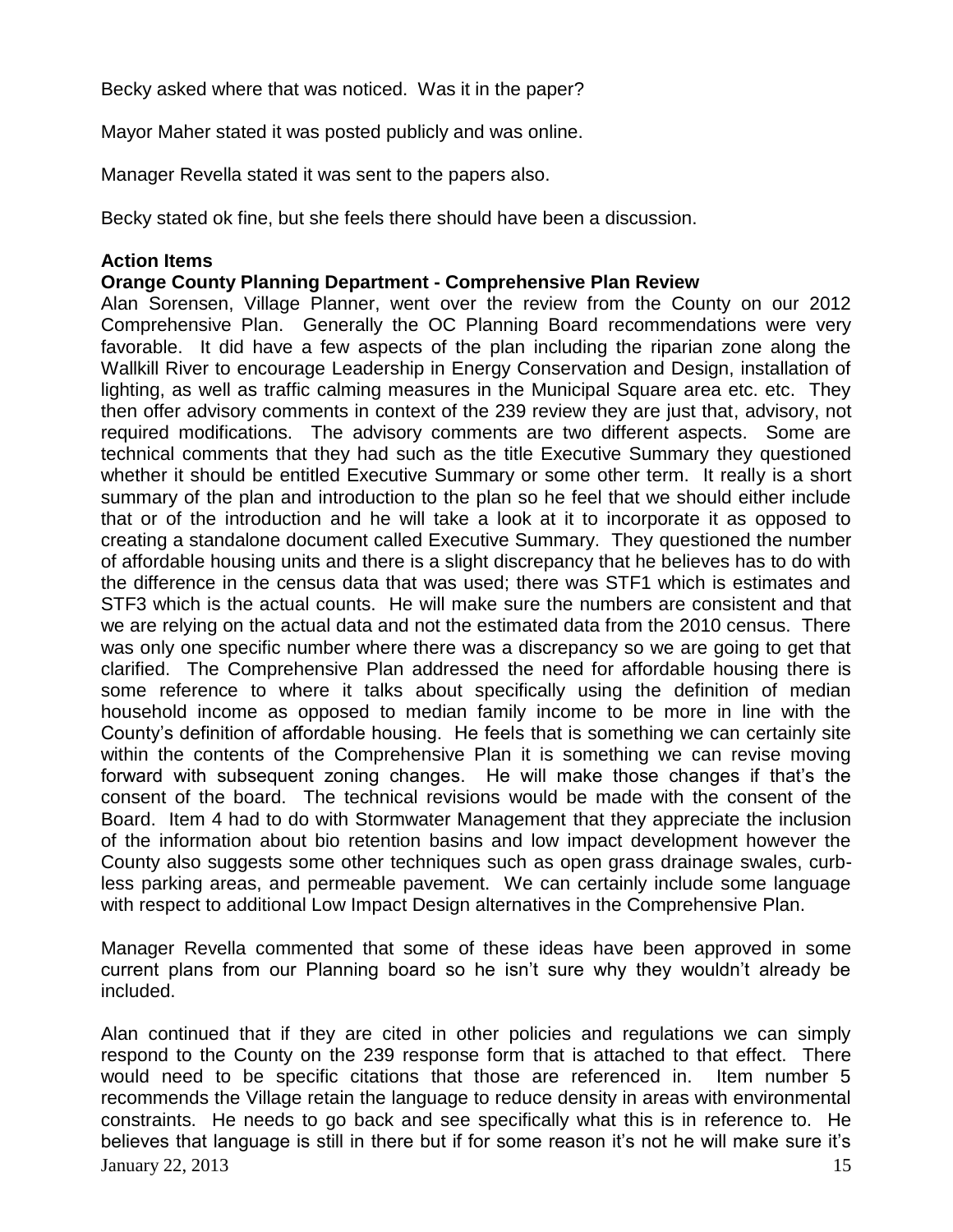included in the Natural Resources Chapter. He will go back and cross reference that. Item 6 says they appreciate the Village's support in expanding the trail system within the James Olley Park and Bradley Park. They further appreciate Walden's goal to link the trails in the Village with trails in the neighboring communities. However we recommend the Village also discuss the potential for a rail-trail along the Wallkill River. We can certainly add that, in fact we've had opportunities since the draft to visit and see where that potential exists. Item 7 discusses Historic Districts which there are apparently 2 listed when in fact there are 3, which he takes credit for as an oversight for the one that is not referenced. He believes that was just an oversight and he will be sure to add Ulster Avenue to that. Item 8 was a reference to the zoning districts that he needs to go back and just review that as the question was really whether there were 2 or 3 areas that are RM1 and he needs to go back and review that.

Manager Revella clarified that with the current zoning we have what we want and recommend is to reduce it to 1, near Northern Avenue; Squire Village. The area along Coldenham Road changed to Townhouse and Edmunds Lane changed to R5. Those zoning changes already happened.

Alan stated that he just needed to clarify that.

Deputy Mayor Rumbold asked if all of Edmunds Lane changed to R5.

Manager Revella clarified no, just the one area that used to be R1 across from the Temple. That was zoned RM-1 but has been recommended to be changed by the committee.

Mayor Maher stated that would be a recommendation that the board would choose to change it and then it would change it.

Manager Revella added that it's the land across from the Temple that adjoins Olley Park.

Mayor Maher asked if that was the process, the comp plan then puts this into plan as a recommendation and then the board would have change the zoning if they so choose, correct.

Alan stated he was correct.

Deputy Mayor Rumbold asked why we were doing that. She doesn't understand that and why does it have to be specifically stated in the Comp plan if there is a process in place for property owners to petition the Zoning board and then the Village Board to change zoning.

Manager Revella asked what properties she was referring to.

Mayor Maher clarified she was just asking in general.

Deputy Mayor Rumbold clarified specifically the property on Edmunds Lane; let's say we are talking about that.

Manager Revella replied that that the property this is referring to is only the property across from the Temple that adjoins Olley Park which will never be used for RM-1. It should be consistent with the zone its in.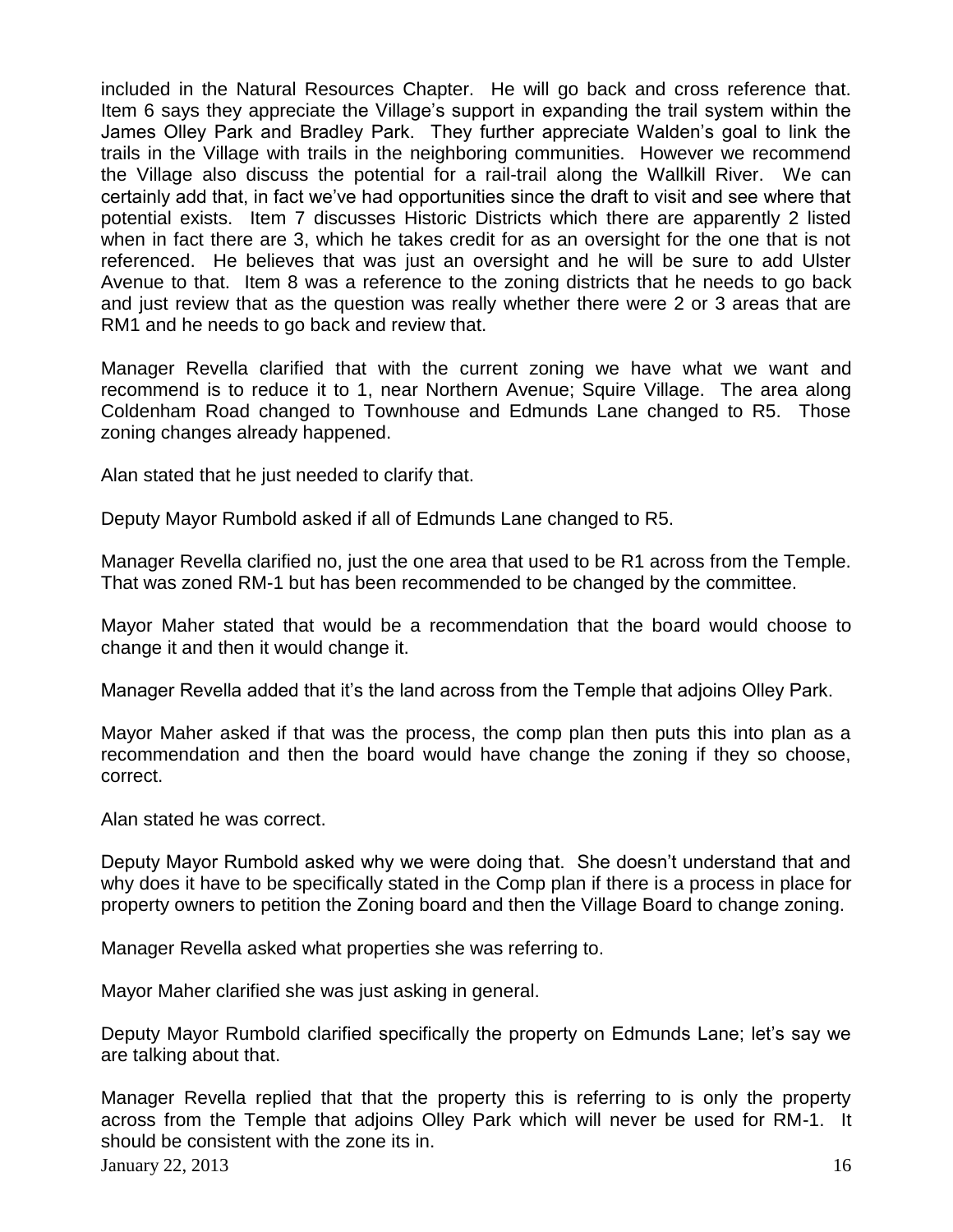Deputy Mayor Rumbold stated that we are inserting a statement into the Comp Plan that will say to future Boards we think that this should be able to be changed for zoning. Why are we being redundant we already have a policy that says if we have a property owner that wants to change the zoning of their property there is a process they can go through in the Village.

Manager Revella stated she was correct.

Deputy Mayor Rumbold doesn't understand why it has to be specifically listed in our Comp plan to possibly influence.

Manager Revella replied that the committee recommends that it not be zoned RM-1 that it be regular Residential if it was ever to be zoned to be subdivided that way. They don't think it has potential to do that because of the wetlands there.

Trustee Hoffman commented that in general, and he's sorry to sidetrack but in answer to Sue's question, he thinks that the committee felt that the property would be best served that way and rather than pigeon hole the Village into a residential development or commercial development…

Manager Revella stated that was a different property, not the one we are talking about. We are talking about the one across from the Buddhist Temple and adjoining to Olley Park, less than 3 acres. We made many of those recommendations, to many different zones all throughout the Village not just those. They just point to those because there is an inconsistency from one page to another. We made recommendations to zoning changes over here down the end of…

Mayor Maher interjected that he feels Sue is asking why.

Alan replied that Sue is correct. There are a few approaches. There could be a request by the Board to rezone and also there could be a request by the applicant to rezone. In the 2005 Comprehensive Plan there were significant number of zoning acronyms that were left out of the Comprehensive Plan including the change on Oak Street from Residential to a Mixed Use district that we created on Railroad Avenue and Grand. It's typical to have both types of recommendations but in the context of the Comprehensive Plan it's certainly appropriate to have recommendations to set a policy ultimately it's going to be a future Board's decision whether they move forward on any such recommendation.

Deputy Mayor Rumbold would just hate to have anything listed in the Comprehensive Plan because of the way we view things that would unduly influence a Zoning Board.

Manager Revella answered that's what it's for to influence the Zoning Board.

Deputy Mayor Rumbold stated that she feels that is wrong. She feels it is incumbent of the property owner to petition if they want a zone change and make the argument for that zone change to the Zoning Board. She doesn't feel that any Village Board should put anything in that may influence that.

**January 22, 2013** 17 Manager Revella answered that this is how it starts; you have to set the precedence you have to set the zone to begin with. A lot of these zones were misfiled.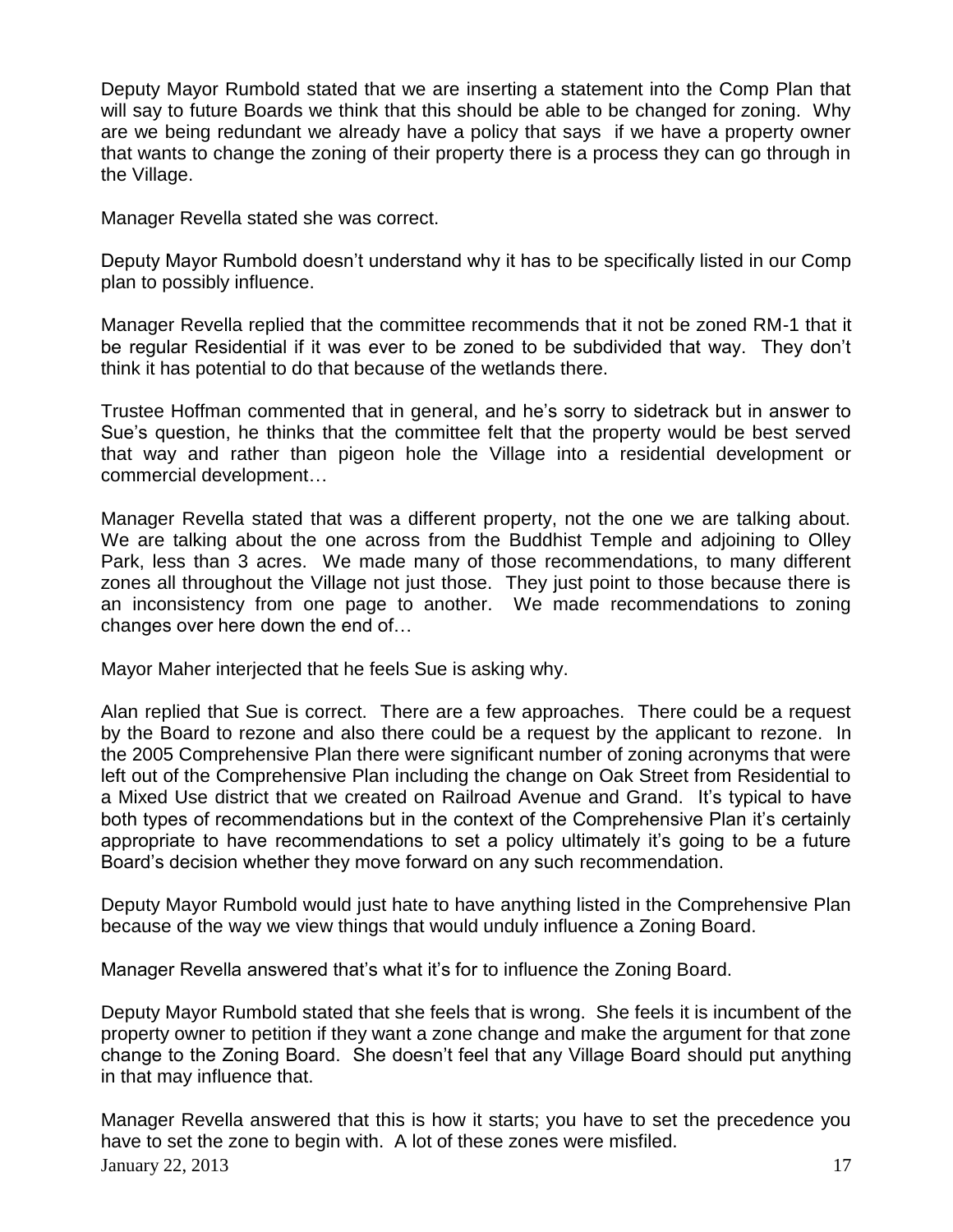Deputy Mayor Rumbold stated misfiled or not, she feels it is incumbent of the property owner. If they want something to go on their property and the zoning just like the Church did, they came and said they wanted to change their zone.

Manager Revella said that is why the changes are made in the Comp Plan too.

Deputy Mayor Rumbold commented that what she is saying is that she doesn't want to put in any kind of statement in the Comprehensive Plan that may influence a Board 10-15 years from now.

Manager Revella stated that it was the whole purpose of the Comprehensive Plan.

Mayor Maher said that it's as if the Comp Plan is a vision for the Village. And putting that vision on paper is not binding in any way so all the things that you are talking about there is still a process for it. It's not as if it has to change which is what he means by binding. It doesn't have to change; the Board still has a choice on whether or not to do it. Correct?

Alan confirmed that if there was something specific that this Board felt strongly about they would need to move forward and implement those and it doesn't preclude nor obligate a property owner to make a petition. So if the Board wants to make changes in the immediate future there is a zoning map that would need to be petitioned by the Board to move forward and then those things that the Board doesn't wish to move forward with the burden would be on the property owner to file a petition and make that request to the board.

Deputy Mayor Rumbold feels it should be; the property owner should have to go through that process.

Mayor Maher added that they are still going to.

Deputy Mayor Rumbold stated that if the Board decides the Board can change zoning any time they want to change it. The Board has that power. So if the property owner happens to be able to unduly influence a certain amount of Board Members to change that zoning without them having to petition she feels we are eliminating a step and she doesn't agree with it.

Mayor Maher stated that he doesn't think that is actually happening. He asked her to define what she means by unduly influence.

Manager Revella thinks she is referring to a different property, not this particular property.

Deputy Mayor Rumbold said that she was just saying that she doesn't think that any kind of Board should make any kind of statement in a Comprehensive Plan. She understands what the Comprehensive Plan is. She is not stupid. She knows what it is; it's a Vision. But she doesn't feel that the vision should include a statement that says we think this should be done in the future as far as zoning goes. She feels it should be up to the property owner.

**January 22, 2013** 18 Mayor Maher asked if she didn't feel that there should be any vision to the Village as far as Zoning should be.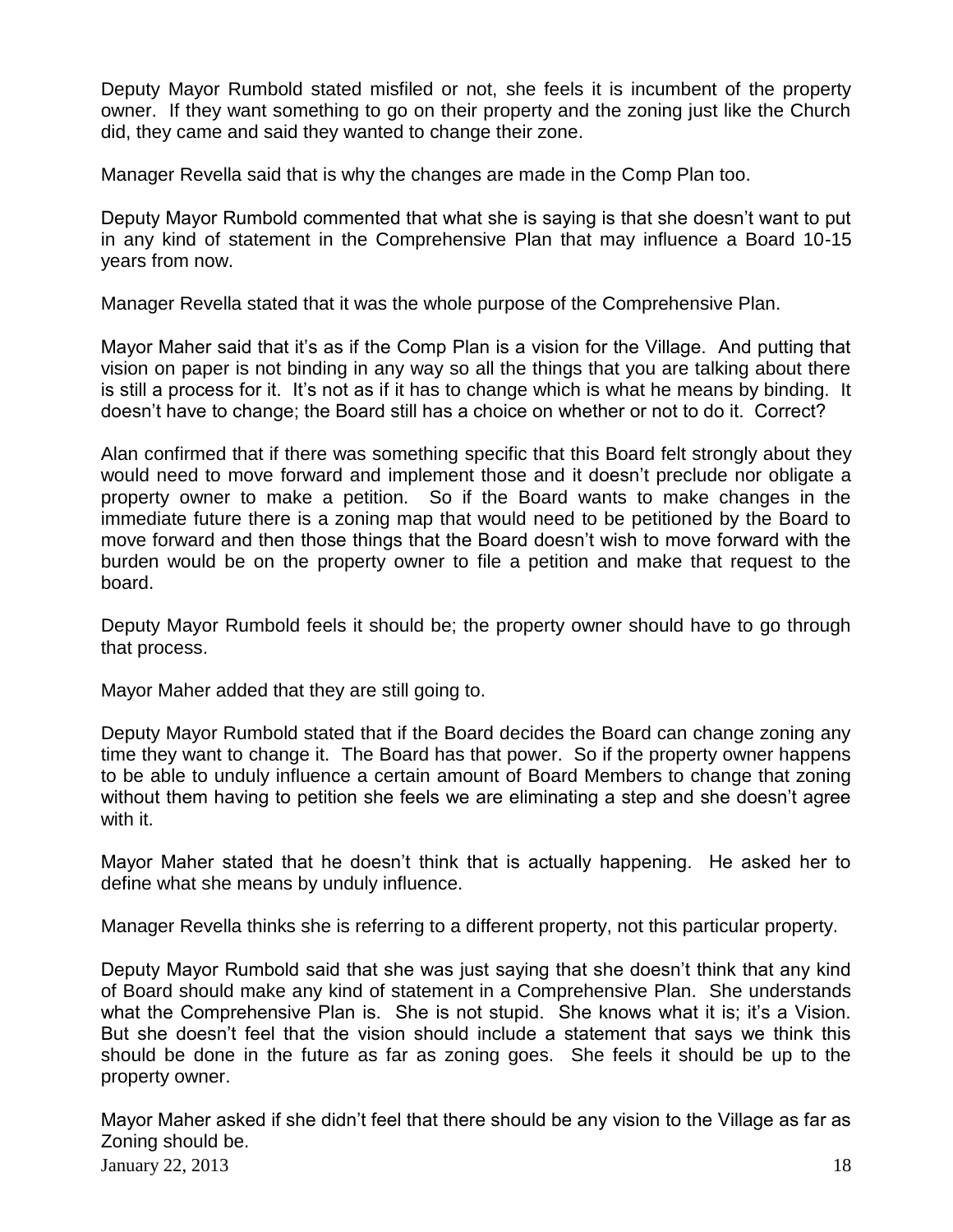Manager Revella stated that it also includes what we want in each zone. For example if we want a Laundromat in an R Zone or in an I Zone we have to say that in the Comp Plan.

Trustee Hoffman it also takes out certain things such as putting a gas station in a residential zone. He asked if she was saying that in terms of the entire plan, it should not have a zoning component.

Deputy Mayor Rumbold stated that we have made policy about zones and she can't tell you how many times we have changed it.

Trustee Hoffman said that is bound to happen.

Deputy Mayor Rumbold stated that it came about because a property owner came and said xyz and then we talked about and then we changed it. She didn't pick up a piece of paper that said the Comp Plan that was drawn up as a vision, if the property owner has a good argument than the Vision doesn't change? The Vision isn't stagnant it is always changing. She doesn't want to make a statement as a Board member that under the influence of someone else who says that Board made this statement they believe this zone should be xyz, she feels it should be on the property owner. She doesn't wish to belabor this she just wants it on the record that she feels this way.

Trustee Carley commented that he feels it deserves a public discussion on it as he needs some help on this as well. From what he remembers that Sean was talking about that this parcel area was zoned industrial.

Manager Revella stated that is a different property. That is not the property the County is talking about.

Alan stated that the County comment has to do with the different zones and their current recommendation is to bring it down to 1. The issue is about future Amendments map which has evolved from discussions with the community as well as the planning board over the years and that's what this specific comment is on.

Trustee Carley asked if this was changed and he's trying to remember…

Manager Revella interjected that there are 3 spots on the current map that have RM-1 and we are trying to get it down to 1 spot. The other two would change to the local zone. One would change to R5 and the other to he believes the Townhouse zone.

Trustee Carley believes that in the Comp Plan Meeting there was discussion to just make everything alike.

Manager Revella stated he is correct.

Trustee Carley stated from his understanding that is what they were discussing in the Comp Plan meetings. Correct me if I'm wrong we have the Buddhist Temple there and then Residences there.

**January 22, 2013** 19 Manager Revella stated yes it's mostly single family residences and then down the street is the Circus.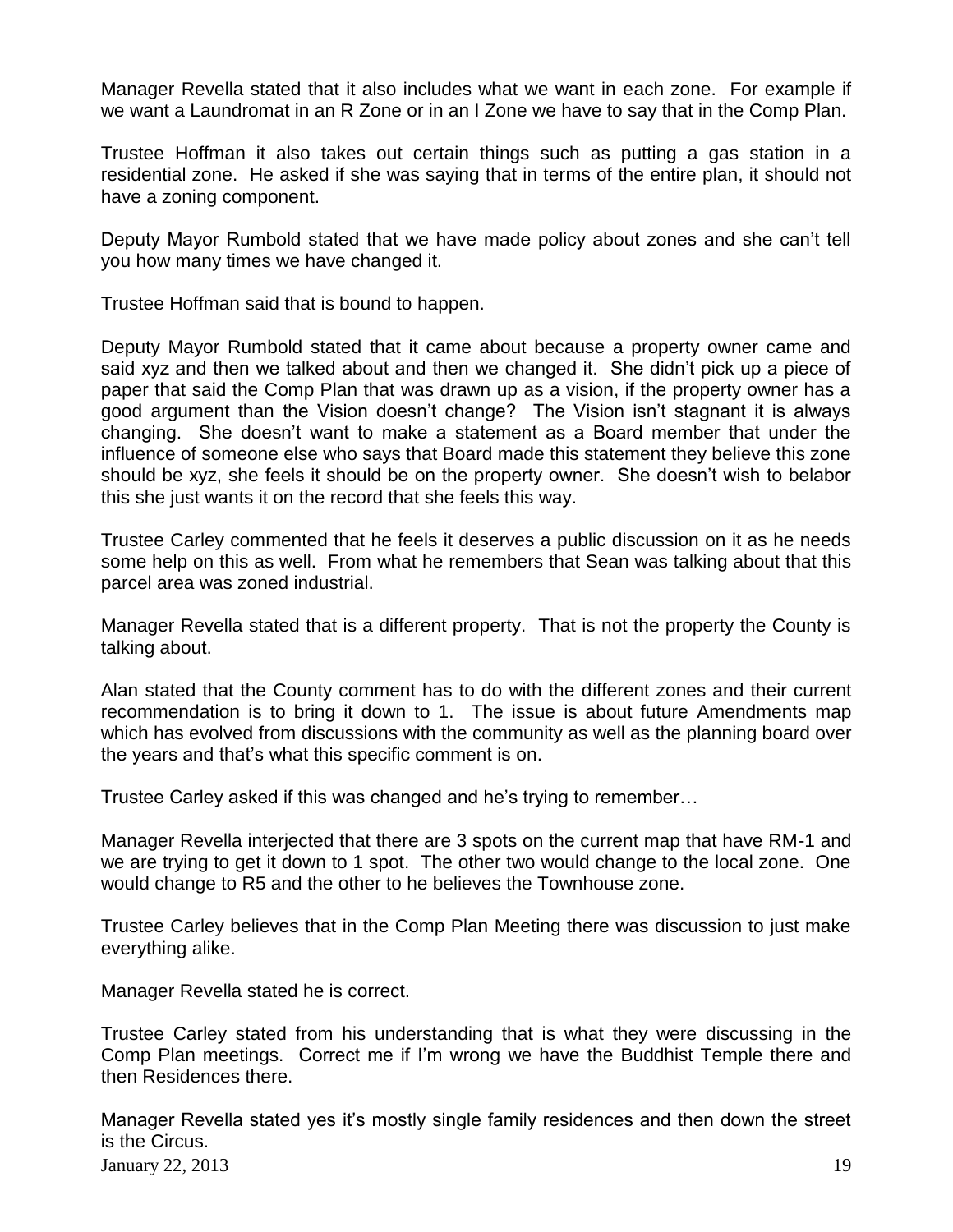Trustee Hoffman commented that the whole point of the Comp Plan is to give a basis for the potential zoning districts. It provides the framework; it doesn't dictate what should be there based on those recommendations and then move on with changes to the Zoning map.

Alan confirmed and stated that a future Board could amend the Comprehensive Plan. The Village had a Comprehensive Plan prior to the 2005 Comprehensive Plan that recommended the creation of a mixed use zone at that time on Oak Street but with the topography and everything else it didn't seem to be a good fit to try and commercialize it. Once this consensus was reached it was deemed to go back to what it was zoned originally.

Mayor Maher asked Alan if there was anything else in the County's 9 recommendations that he felt the Board needed to address.

Alan stated that the last item was a technical revision as he had cited back to section 9.5 and in actuality it was 9.6.

Mayor Maher asked Alan what his thoughts were on changing the definition of the County's definition of affordable housing aside from our own definition. Does that prohibit us from funding sources on a State or Federal level in any way if our definition is not changed? Does it hurt us or help us in any way?

Alan replied that the consistency with the County and the housing related definitions…

Manager Revella interjected and asked if that was the HUD definition?

Alan replied that he did feel that was the HUD definition, household median income. There is more to that definition. He just received the fax today and has not had a chance to review that definition. He'd like to give them the definitions side by side and allow the Board to digest that and decide how they would like to proceed.

Attorney DuBois commented that in the letter it looks like the way the Village is defining affordable may not be the same way the County is defining. It looks like the threshold may be higher than the County.

Mayor Maher clarified that they are saying that our definition is quite unaffordable according to the County.

Trustee Hoffman asked Alan to clarify the process. We have gone through the plan and made recommendations and we have been moving through the SEQR process and had a few clearings. Now the County gives us 6 weeks after they get the draft. Where are we with the process? Do we take action condition on these? How does it all fit together?

January 22, 2013  $\hspace{1.5cm}$  20 Alan recommended that the Board give him 1 week to make these revisions in the Draft Comprehensive Plan so they can see exactly what was changed. Again the County comments are advisory comments so technically we could do nothing. He does feel there are technical revisions that have to be made and there are some policy issues with respect to the definition of affordable housing which ultimately the Board would have to address and decide if we change it in the plan to address that. In the next couple days he will email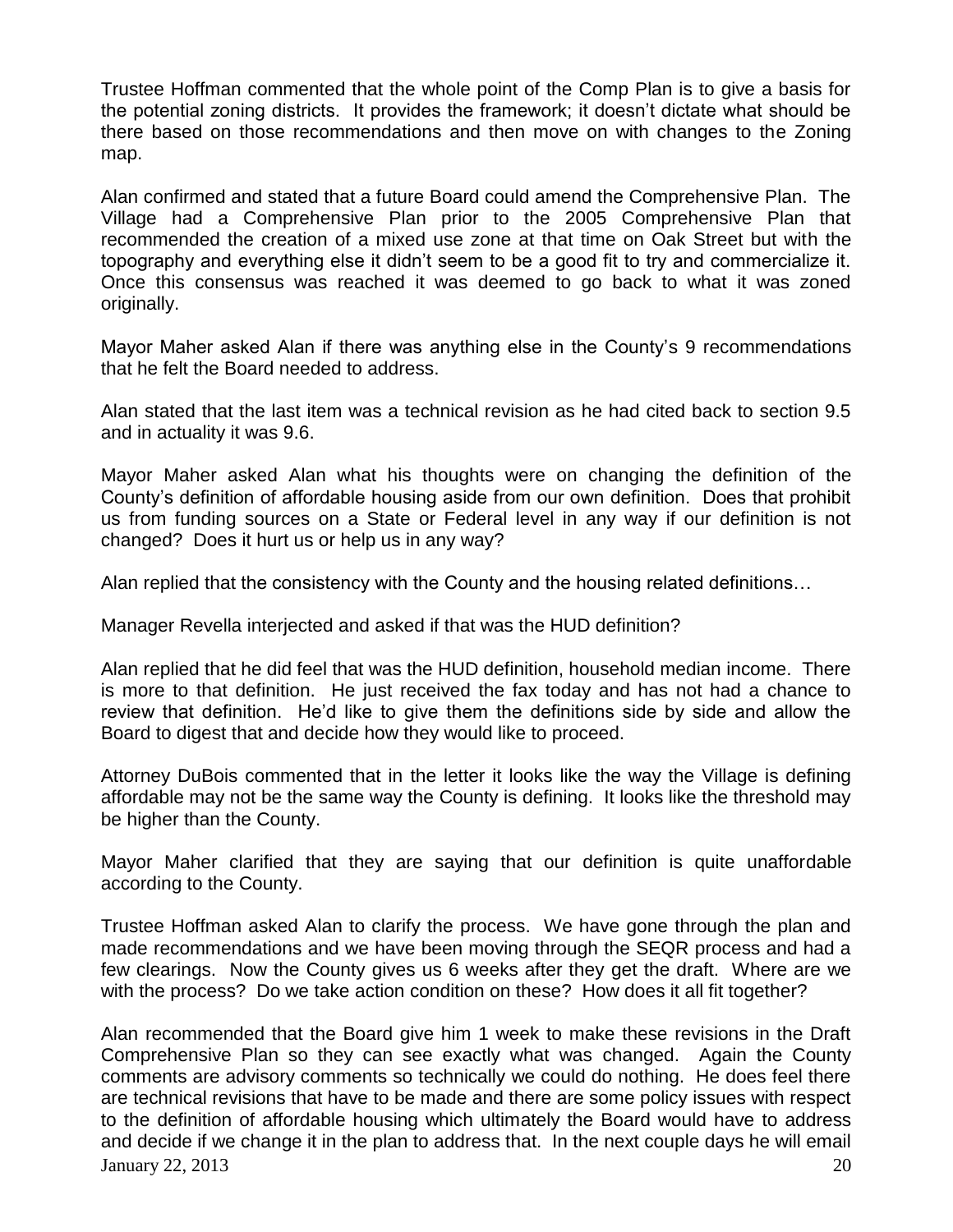John the two definitions and have him forward it to the Board members and then we can get a consensus pole and decide how we will proceed.

Attorney DuBois advised that at the last Board meeting we asked to have the Final Generic Environmental Impact Statement so procedurally this doesn't hamstring us or anything like that.

Trustee Carley asked if he meant our last date or are you talking about now?

Attorney DuBois clarified that we have 45 days to file from the last Board meeting January 8, 2013 when you accepted the Draft Environmental Impact Statement. There is a large period of time for the public to comment on the final as accepted as well.

Trustee Hoffman added that we didn't receive any comments through SEQR on that so there is no final.

Alan clarified that it means the Draft is the Final. He would suggest incorporating the SEQR review and the Final Comprehensive Plan approval. He envisions that we are in the position to have that done by next week and have that in February for adoption.

Trustee Hoffman asked if was possible since there are some things from the County's recommendations that we will change and some that we may not, could we put this on as an action item and then have public discussion beforehand so we can make a decision on that.

Manager Revella responded that there are only 2 of the 9 recommendations that would be subject to that. Is there a consensus from the Board on the rest of them? We will save number 8 as Sue had a concern about that one and number 3 the household income definition. The others are kind of arbitrary. He is going to get some information for Alan on number 4 but the rest of them are mostly informational like misquoting a number. We can finish those and finalize those.

Trustee Bowen stated that some of them are even done already.

Mayor Maher replied correct.

Manager Revella commented that the Board still needs to approve them.

Trustee Hoffman added he was referring to the affordable housing one.

Mayor Maher asked if we can put something together that if we make a decision on we can still adopt at the next meeting. Prepare either or so if we chose to adopt it or chose not to adopt it we can still adopt it.

Alan replied he would do that and send the pages that are affected by the changes not the whole Comp Plan.

 $J_{\text{annuary}}$  22, 2013 21 Trustee Carley asked about the definition for affordable housing what the County has and what we have, he just needs a little more clarification beyond definition. He'd like to see what the benefit would be for the Village using ours versus using the County's.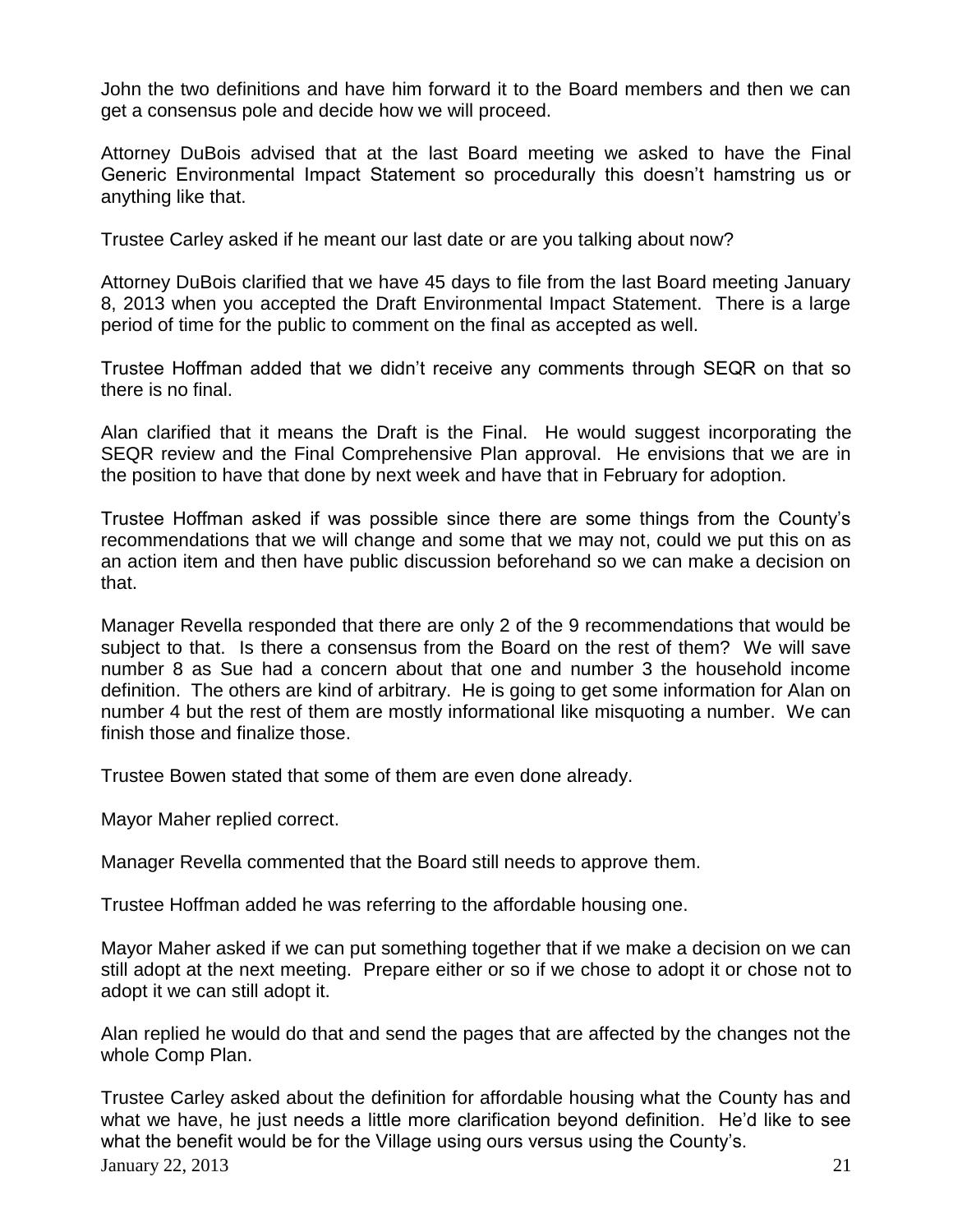Alan replied that he would see if he could get the Unicom ranges to give you an idea of what that translates to.

# **Commercial Garbage**

Manager Revella stated that as discussed previously we are holding over the public comment until the next meeting. With regards to the proposed law regarding the addition of Commercial Garbage into the Village Garbage Program and it also changes a few definitions; one of which is the container size, the current definition says 30 gallons and obviously that is no longer applicable as we have 96 gallon toters. It brings the code up into our current standards.

Attorney DuBois stated that's the law portion. As far as whether the Village wants to add Commercial Garbage to the program or not you could discuss that and even vote on that tonight or you could wait until we do adopt the law. If you want to talk about providing Village wide service you have the authority to do that now. The question is just the law just brings into parody what the Villagers are expected to do. You could really discuss and probe whether you want to enter into the contract for Commercial Garbage tonight and presumably adopt the law at the next meeting. The time difference wouldn't be a big deal.

Manager Revella confirmed that it would still take several weeks for implementation.

Mayor Maher asked if the board wanted to discuss and decide at this meeting or table until the next meeting.

Trustee Carley clarified that we could adopt the contract now and then discuss the law at the next meeting.

Manager Revella confirmed.

Attorney DuBois stated that there is nothing terribly exciting in the law; it just brings it into parody to make sure the Village and the Contractor are on the same page.

Mayor Maher asked each Board member individually on what their opinion was about adding Commercial Garbage to the Village services or just leaving it the way it is and having just residential pick up.

Trustee Carley stated that it sounds to him based on what he is hearing from the businesses is that most of them are in favor of it. A few say nay and have personal views but the majority says yes. Personally he thinks that he can't say from a business perspective because he doesn't own a business that would receive pick up from anyone, but he understands what the Village is trying to do and he supports that. One it can make it a lower cost for our business community and two he believes personally that when you standardize something to that effect you have long term accountability for that industry or vendor or contractor or however you want to say it. You can pinpoint who did what instead of chasing 2 or 3 different ones around. He supports it.

January 22, 2013 22 Trustee Hoffman stated that he disagrees with his esteemed colleague. If you give an exclusive franchise to one business he feels it gives the illusion of authority and that we have greater control. What he feels we are doing is changing the model which is a business to business model which allows them to negotiate their own prices with their own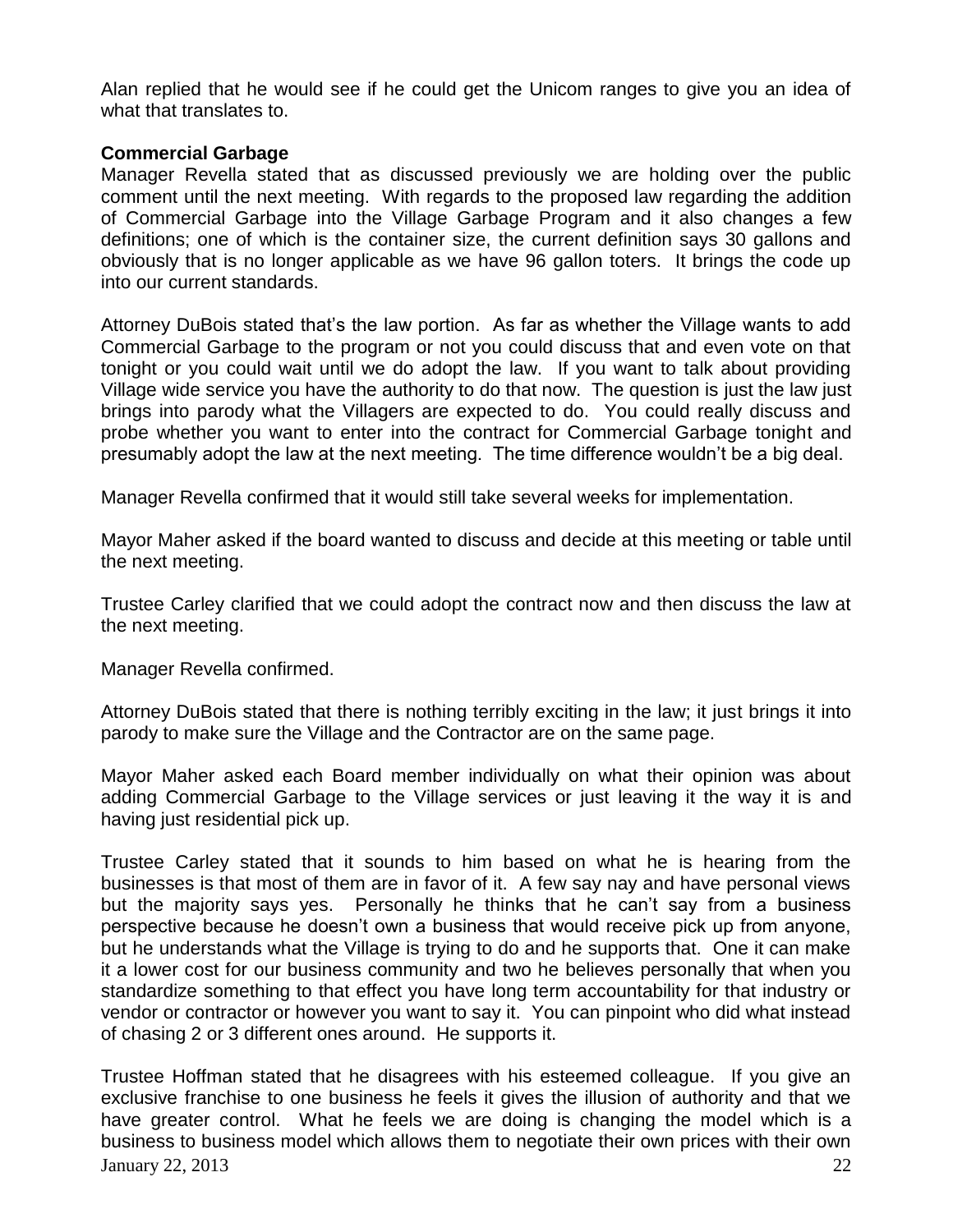carter to a business to Village to business model and he feels that we are getting in the way, getting in between two businesses. As the Mayor stated in the paper he agrees with him that it's a fundamental and philosophical difference.

Deputy Mayor Rumbold stated that she was torn about the issue. She agrees with what Trustee Hoffman is saying that she doesn't like intrusive government. She doesn't like people telling her what she can and cannot do, but at the same time an elected official is supposed to protect the Village and the Village tax payers. She has received phone calls from Village residents at 5am saying that so and so is getting their garbage picked up across the street from their house at that hour and which company is it, we have no clue. At one point she got up in her nightgown and bathrobe in her car in that person's area of the Village to try and figure out which garbage company it was. She spoke to the Manager and wanted to find out if this was just a fiscal financial issue and he said no. He felt it would reduce traffic in the Village and we would be able to know if there was a problem with the garbage as we would only have one. It bothered me at the same time that we would be excluding companies from doing business in the Village but we have done that with the residents. We've told our residents they don't have the right to choose which garbage company they can do business with; we've made that decision for them. She doesn't think it's any different for them than it is with businesses at this point. So given that she will agree to give the Commercial to the same carrier that does the residents in the Village.

Mayor Maher stated that he would agree with a lot of Deputy Mayor Rumbold's points as she made some great points. The only difference he would make when you talk about residents and businesses and this is really the only difference and for some people it's more important than others, would be that the residents have a vote. A lot of people who own businesses but are not residents don't have a vote as a business owner. He is for the school of thought that whether it saves money or not and he can understand the amount of traffic and different companies coming in and out and just having one and uniformed and how attractive that can be; he doesn't want to take the decision over a business owner who really likes a person and he wants them to get the work. They may have been great for the community, not saying that IWS has not, nothing against them at all, but who are we to say what businesses a business owner can and cannot work with. The same would be true for residents. In his opinion we heard a few from the last meeting but he feels there are more out there that feel the same way. He knows we haven't heard from all of them and some are saying as long as it saves them money its fine but again it's a fundamental disagreement between what our role is in the Village and to him it shouldn't be to be as intrusive as this in this matter. He is heavily in favor of not going Commercial.

Trustee Bowen stated he would like to go Commercial. He likes the accountability that IWS has showed. We picked and interviewed and talked about all the different things that was going on with the garbage and again he likes their accountability and their concern of even being here and attending a meeting. He understands the allegiance we have to a business owner, which he is not, but at the end of the day we understand that as a business we have relationships and what we are trying to do is not only bond with having a person who is going to be accountable for everything that happens in a garbage way in this Village. He thinks it's important to have that relationship in the Village and he sees it in what we have right now and he likes it. So he would like it to include Commercial.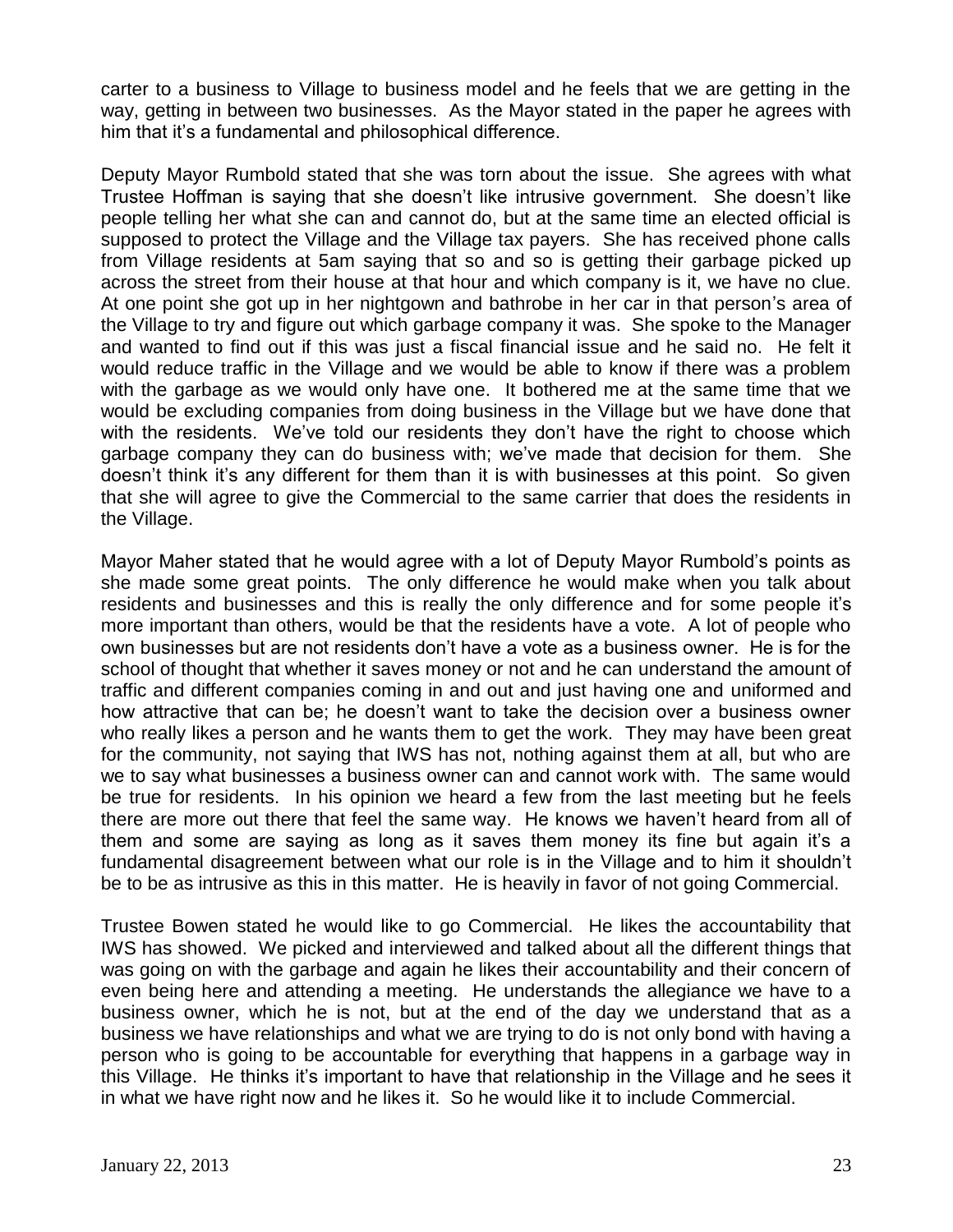Deputy Mayor Rumbold asked Manager Revella if he by any chance had talked to anyone that works in the office about more phone calls they are going to have to handle. Right now the businesses handle their own issues as they come up. Have we talked about the impact it's going to have on our clerk?

Manager Revella replied yes. There was one person that was nervous about it but he doesn't think it's a big issue. We have a lot of very needy residents now and he doesn't expect that business will be any different. It will probably be the same portion of the business people that are needy in the business community as in the residents and we will handle it as it comes in. That's part of our job.

Trustee Hoffman commented that some of these businesses have existing contracts with existing haulers. Are we going to provide some assistance to them on how to handle that?

Manager Revella responded yes.

Attorney DuBois confirmed that it's contradictory to the Village Law.

Trustee Hoffman clarified that he understood but that they would be essentially new to this so are we were going to provide some sort of service to support the businesses during the transition?

Manager Revella replied that we would provide a form letter plus a copy of the new code which will allow them to void their current contract under public policy.

Trustee Bowen made a motion to approve the Village taking on Commercial Garbage as well as residential giving the Village Manager authority to sign said contract with IWS. Seconded by Deputy Mayor Rumbold. 3 Ayes, 2 Nay, 0 abstentions. Motion passed.

## **Village Election Inspectors Fees**

Mayor Maher read the request to raise the inspector fees from \$125 to \$150 for our Election Day on March 19, 2013, plus \$25 additional for the chairperson. Since the new scanning machines take almost an hour to boot up the inspectors must start the day at 5am making it a longer day then was required with the old voting machines this increase is being requested.

Trustee Bowen made a motion to increase the Village Election Inspector Fees from \$125 to \$150 for the day with an additional \$25 to the chairperson. Seconded by Trustee Hoffman.

Trustee Hoffman asked if Manager Revella had room in the line on the budget for this increase.

Manager Revella replied yes.

Deputy Mayor Rumbold asked what it works out to per hour.

Deputy Clerk Kurtz stated that they will be there close to 15 hours so it works out to a little less than \$10 per hour.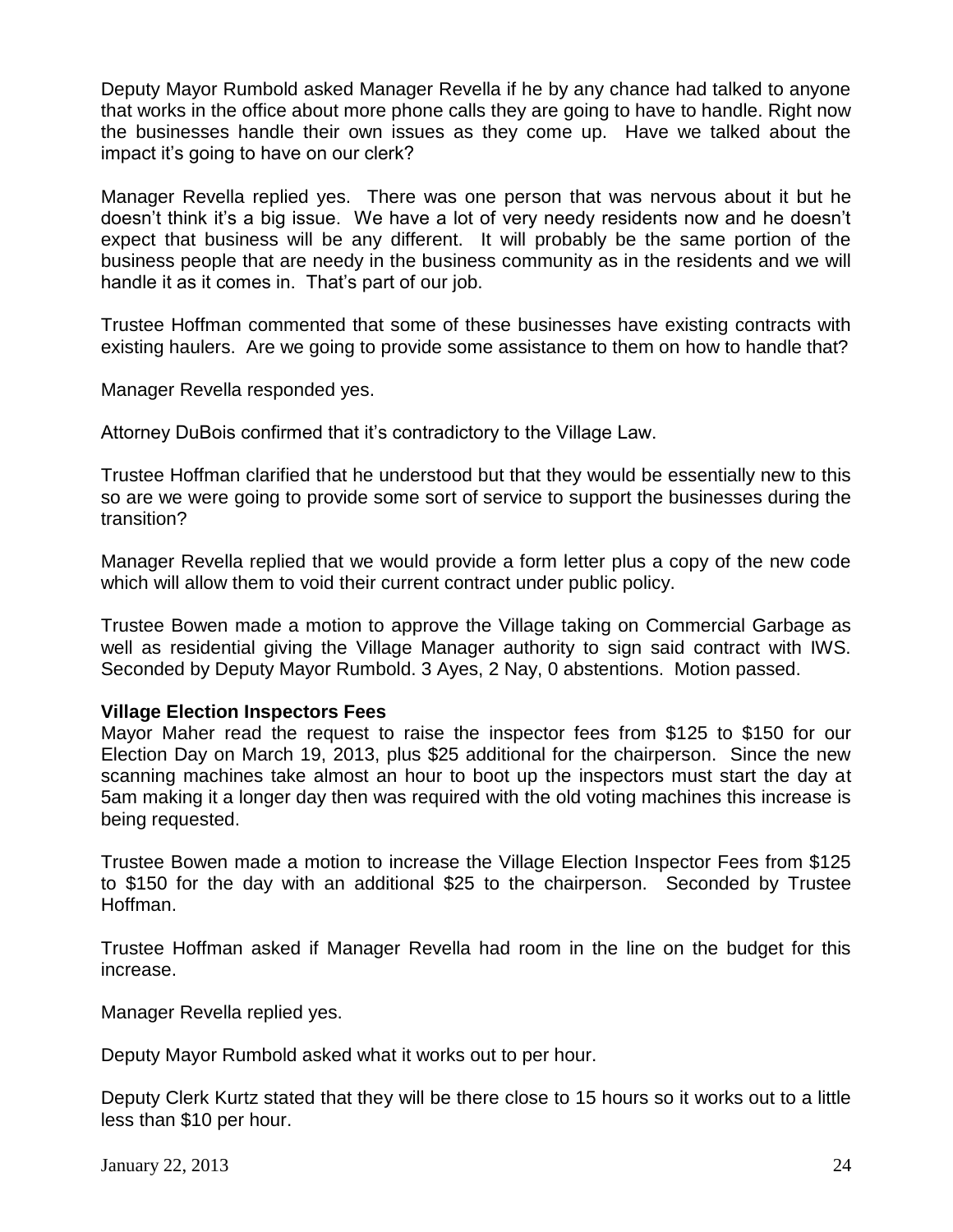Deputy Mayor Rumbold asked if this is average for our area.

Deputy Clerk Kurtz replied that she heard they get a lot more at other places which is why we are asking for a little bit more for them.

All ayes. Motion carried.

# **Resolution 27-12-13 - Village Election Inspectors**

Trustee Hoffman made a motion to approve Resolution 27-12-13 - Village Election Inspectors to appoint Vicky Pinckney, Phyllis (Terry) Soles, Diane Sandbothe, and Raul Morales as the inspectors of the single election district comprising the entire Village with the first named designated as chair person. Agustin Fajardo is named as an alternate inspector. Seconded by Trustee Bowen. All ayes. Resolution passed.

# **Discussion Items**

# **Ethics Code**

Mayor Maher explained that because there is not a full board present tonight he would rather have the discussion about the Ethics Code when the full board is present so we are going to table this discussion this evening.

## **Public Comment**

Pat Eisley, 26 First Street, stated a while back there was a discussion on the Village website and she was wondering if there had been any changes since then.

Manager Revella stated that there were going to be updates scheduled for the beginning of January and he went through them within 10 days so things should be getting updated faster. The only problem we have is on Thursday or Friday for some reason the agenda didn't upload until today.

Deputy Mayor Rumbold asked does the webmaster check that. Do you mean he loaded it in and for some reason it didn't upload?

Manager Revella confirmed that yes he should be checking that but for some reason this time it didn't happen.

Greg Raymondo, 200 Orange Avenue, said thank you for answering his email about the minutes and agendas but that in this day and age the minutes and agendas should be more up to date than they have been on the website.

Becky Pearson, 167 Walnut Street, wanted to talk about the non-public discussion that was not part of the Clerk position. There were recently increases for the employees that were not openly discussed either.

Manager Revella responded that they were discussed at the December 11, 2012 meeting in public.

Becky replied that she must have missed that meeting. She said she read the minutes and it should be in the minutes if it's done in public and she doesn't recall reading that. She further stated that it was discussed after the pay increases were voted on and the discussion need to take place before the vote.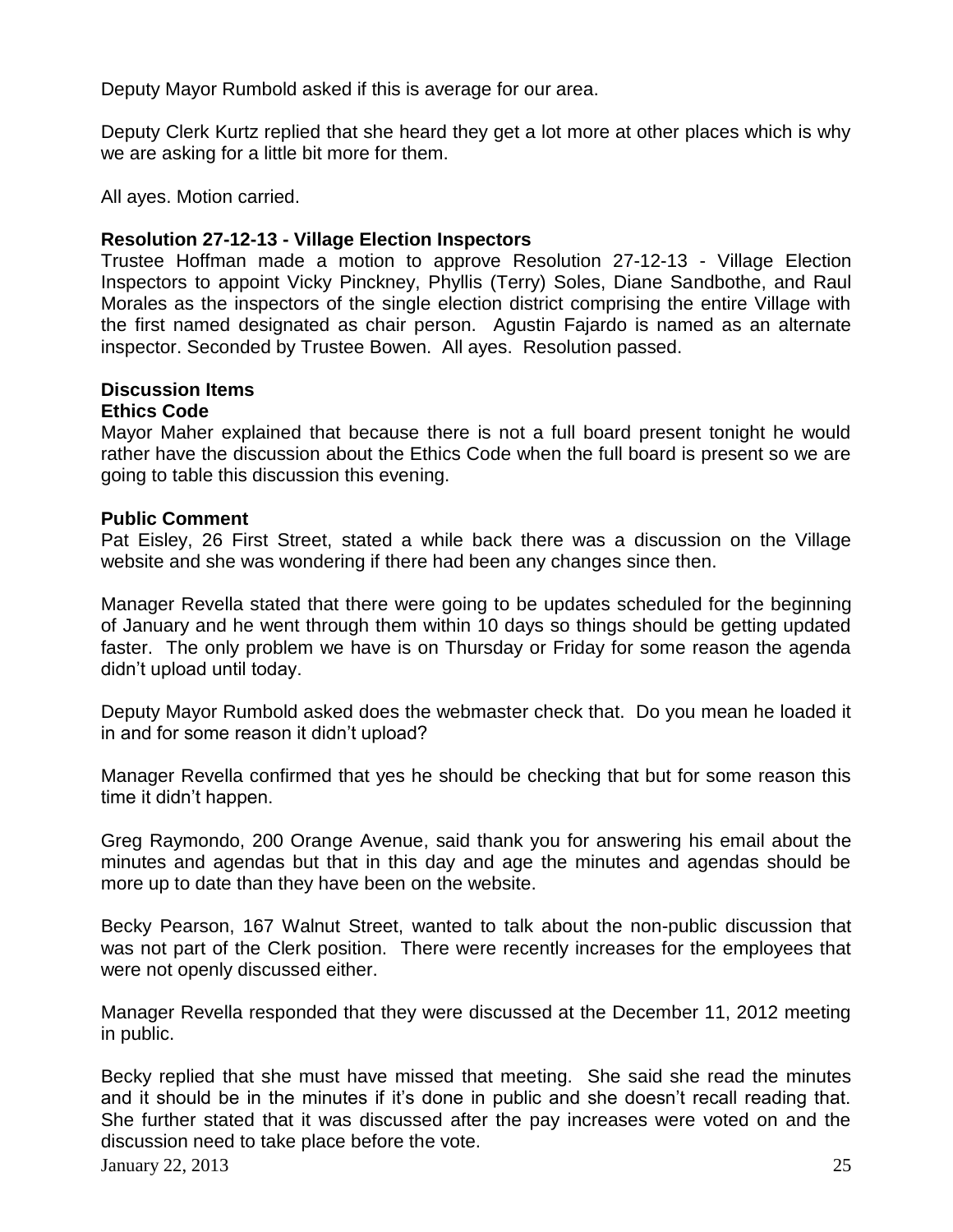Trustee Hoffman asked what she was specifically referring to.

Becky stated she is discussing the Manager position, the Finance position, and the Recreation Department person and that none of that discussion happened in public that she is aware of. You didn't wait for the budget to do that.

Deputy Mayor Rumbold commented that she remembers making a statement that she had no problem with granting the Manager an increase because it was part of the contract and that she made a statement when they took the vote about why she was voting a certain way.

Manager Revella confirmed that.

Becky continued that the median household versus median family income is there a difference? She knows you may want to word it differently but what would that difference be?

Alan Sorensen stated he was going to give the two definitions side by side so that the board may decide which is more appropriate.

Becky stated she thought they were asking about the wording. She missed that part. Snow removal on Main Street, talking about businesses supporting businesses, well that is not supporting businesses. She understands that guys are working overtime and they were sick but there has to be a way, and perhaps Mr. Millspaugh may have talked to John about possible ways of doing that. We had a 50 degree week to allow the businesses to push the snow into the street and allow it to melt so that the cars go over it, may not be a solution when it's snowing but when its 50 degrees for 4 days in a row. It could add to melting it in the drain, and just may be a solution and she doesn't know how you may want to talk about that, but businesses are struggling as it is and trying to get out of their cars and one person fell underneath their car trying to get over the snow bank and came into the store full of snow, full of dirt. It was a younger person not an older person who got stuck under their car trying to get out because the snow bank was there. It is an issue for safety as well. This is an issue for all businesses not just Main Street businesses.

Trustee Carley asked how it was done in the past.

Manager Revella replied that usually if there is a storm there is going to be cold weather after and we make arrangements to post no parking signs and then have machines go up and remove the snow from the street. If it was forecast warm weather unfortunately at the same time we have flood that we have to attend to as well.

Mayor Maher reiterated that usually we post signs that there is no parking for a certain hour and then we remove the snow Main Street and if that doesn't happen Becky has a legitimate concern and he noticed it and spoke to John as well. It was the first time that has happened in the 4 years he has been here. It was basically a guessing game with the warm weather so we didn't have to spend the overtime and bring the flu ridden crew from DPW in to work, perhaps John can speak to it more. It's definitely a huge concern and he hopes to never see it happen again. It's John's discretion and he does the best job that he can but the concern has definitely been heard.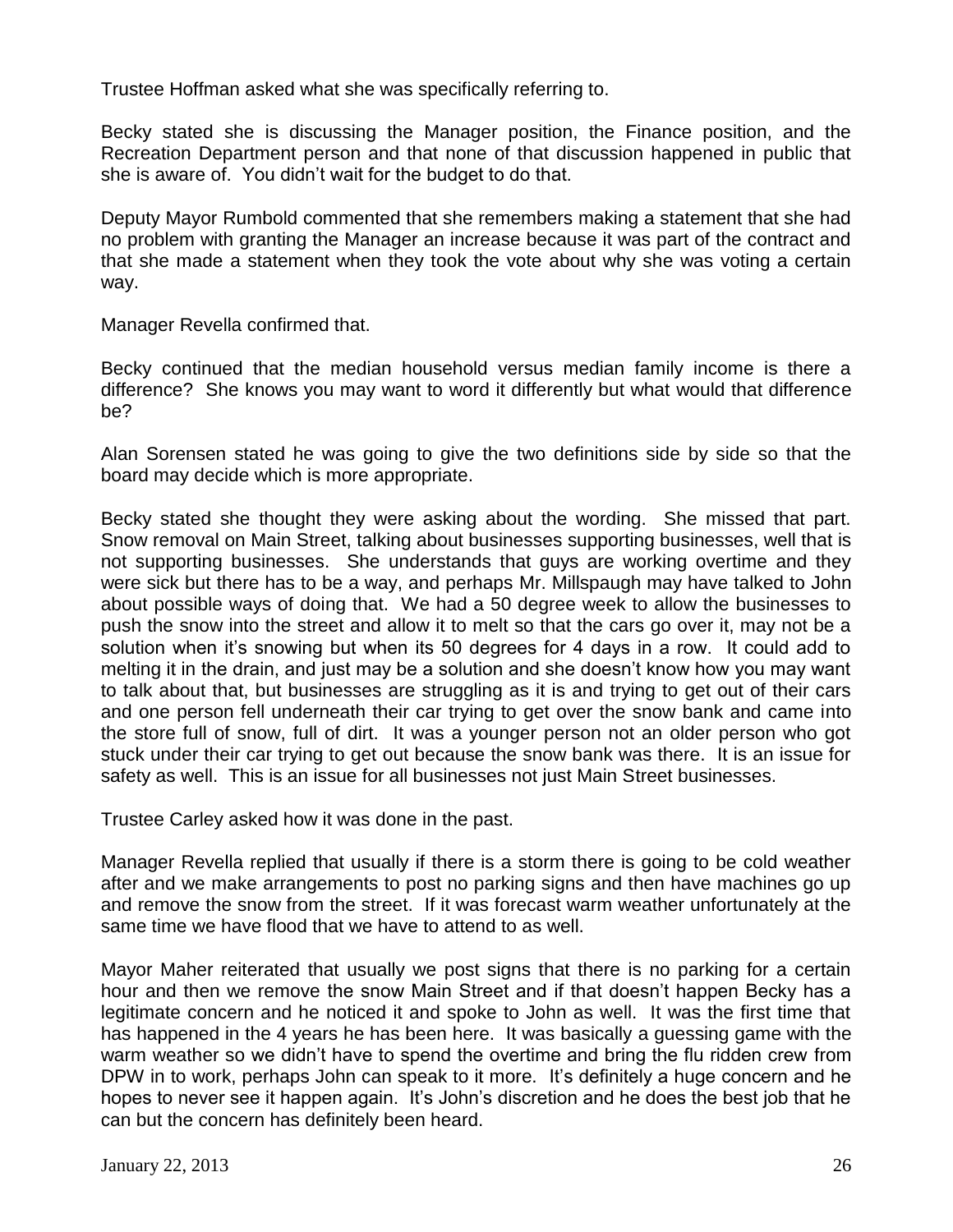Becky stated there may be some other creative ways to handle the issue. She thought that Mr. Millspaugh had discussed that with John. So he may be able to talk to you more about it.

Deputy Mayor Rumbold asked about the cut-ins that businesses due to create a little walkway, doe we have a regulation about that?

Manager Revella stated we did not.

Deputy Mayor Rumbold clarified that they were doing it out of the kindness of their hearts.

Manager Revella stated that only the cross walks is required to be cut out. He had talked to Mr. Millspaugh about having all the businesses agreeing to push all the snow out on one day onto the road to get it out of there when this happens. Rather than trying to get the machines out onto the sidewalks the day after this would be easier to get it cleaned up. We usually have to have the skiploader go up on the curb and push it all off.

Becky continued that then the plow could be angled a certain way and then it would be straight down the street.

Deputy Mayor Rumbold stated that she went out the next day to shovel in front of her store and it was like an iceberg down there. Not sure how they would push the boulders into the street.

Becky commented that she understood but then again we still have 50 degree weather and allowing businesses which they can not do put snow in the street. Not like the municipal building which gets snowplowed into the street or shoveled into the street. So if it's ok for the Municipal Building to do that it should be ok for the Village Businesses to do that also.

Mayor Maher thanked Becky for her comment and said it was well noted.

Becky continued that she understands where Sue was coming from on the comprehensive plan, not sure if anyone else did. She was talking about that little note that you put on the map that says that and yes it is somewhat binding to the public because to get out of it you have to end up going to get an amendment to the Comp Plan which is another public hearing and a whole lot of other things. If you're going to change anything and you aren't going to actually do it you have to go change the Comp Plan as well. Not that it's binding as a law but it is binding because if you have to change something or come before the board to change it's still binding.

Mayor Maher commented that he considers binding to be the law so he doesn't understand how it can be binding while at the same time not be binding. He doesn't think it is binding. It's in the Comp Plan.

Becky replied that if it's in the comp plan is then whatever you put in there is binding to that Plan and if you want to change it you have to have a public hearing and spend money to change it.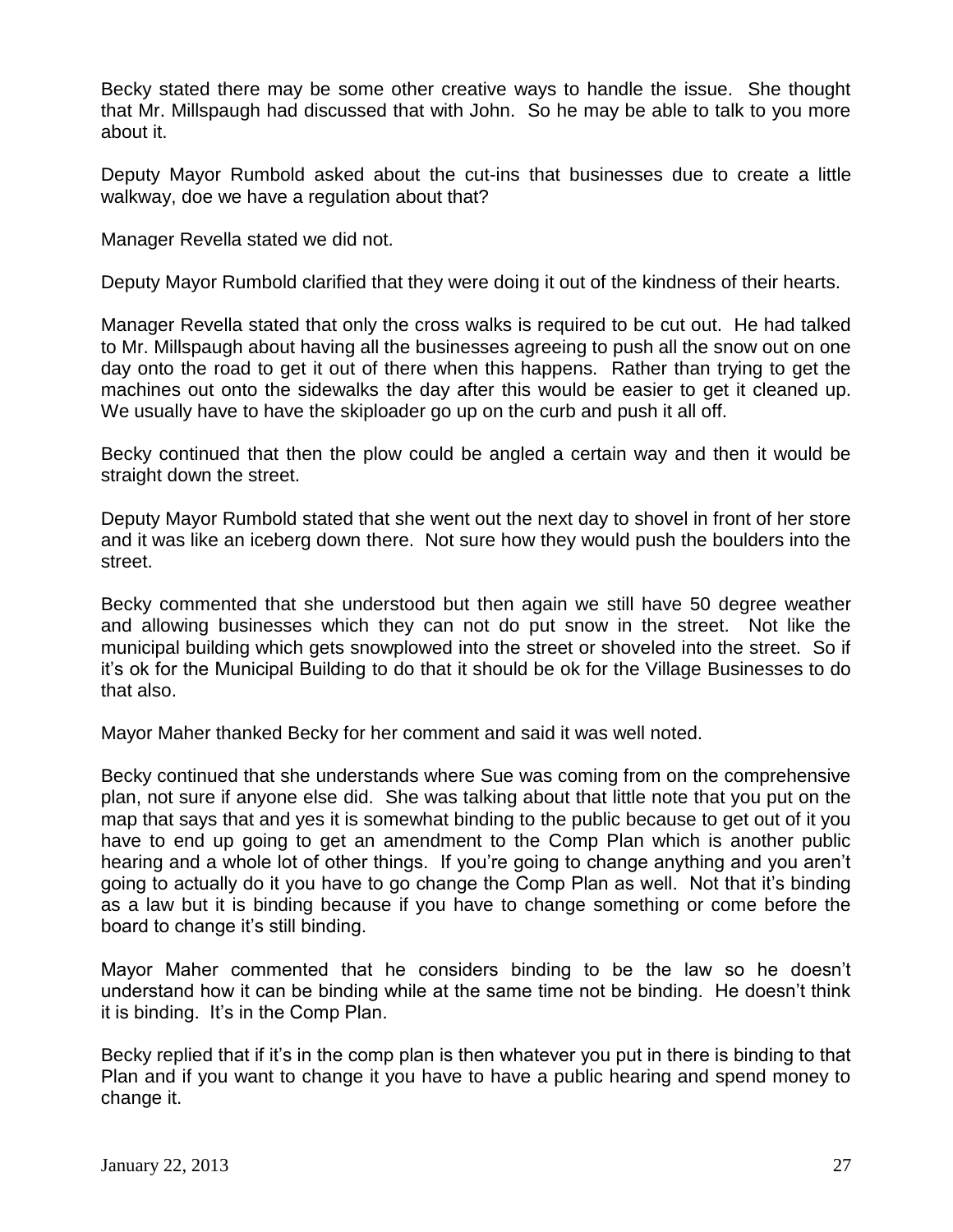Attorney DuBois stated that what was in there is so flexible so it's not truly binding. It's more like giving an option to do something and saying it's a possibility. Just because the possibility is binding again because it's a possibility it is not legally binding.

Becky commented that it is possible to come before this board and not the zoning board because it happened in the Townhouse law.

Becky showed photos of the tree trimming that was being done on Walnut Street and Gladstone Avenue. She stated she called John because if they did the same thing on Gladstone as they did on Walnut it was going to be just as bad. She also showed pictures of a tree trimmed on Clinton Street and stated it was awful. There were trees that were trimmed and the best part was that the branches were still on the wires in some cases. The company is destroying our Village trees. She was upset and did speak to the tree trimmers and asked if he was a supervisor and she spoke to him about the tree trimming when she passed by one of them. She spoke to the arborist and brought him down to Walnut Street and showed him. She asked if there was a tree law and she asked what happens and they can still override that apparently but it's a little bit harder to do. So you may want to look into a tree law. Also spoke to the Village arborist as he's a friend of hers and she thinks that as a board they may want to speak to NYSEG about this. She knows it's and outside crew that is doing this.

Manager Revella stated that he was talking to Jim Presutti the Village Arborist and he said that they weren't following regulations.

Trees on her street are awful and it's now an eye sore. If someone can talk to NYSEG as she does have their arborist's name and phone number. Perhaps with a little bit of Mayoral power Mayor Maher might be able to have a little more pull. This man didn't even know we were a Village not a Town. He asked about ordinances too and had no clue. She tried to guide him to the website to get more details. She would appreciate it if it would possibly be addressed and hopes the Board will.

Trustee Carley asked if the issue was not about them cutting the trees down.

Becky commented that they might as well cut some of them down if that's the way they are going to do it. She understands the idea of trimming and that maybe in the Town they have a larger selection of trees and maybe if we can talk to them about the power lines. Maybe in a Village they trim instead of destroy. Maybe 5 feet off the wire instead of 10 feet wire. That may be able to happen. It's not as if we get the same wind off as a field may get.

Trustee Hoffman stated the standard is 10 feet.

Becky agreed. One gentleman had told her it was 10x10 for certain trees and 8x10 for others.

Manager Revella added it may be for certain species.

Becky said that was what she was told but not sure which trees they were. There might be room for some type of negotiation or talking about it.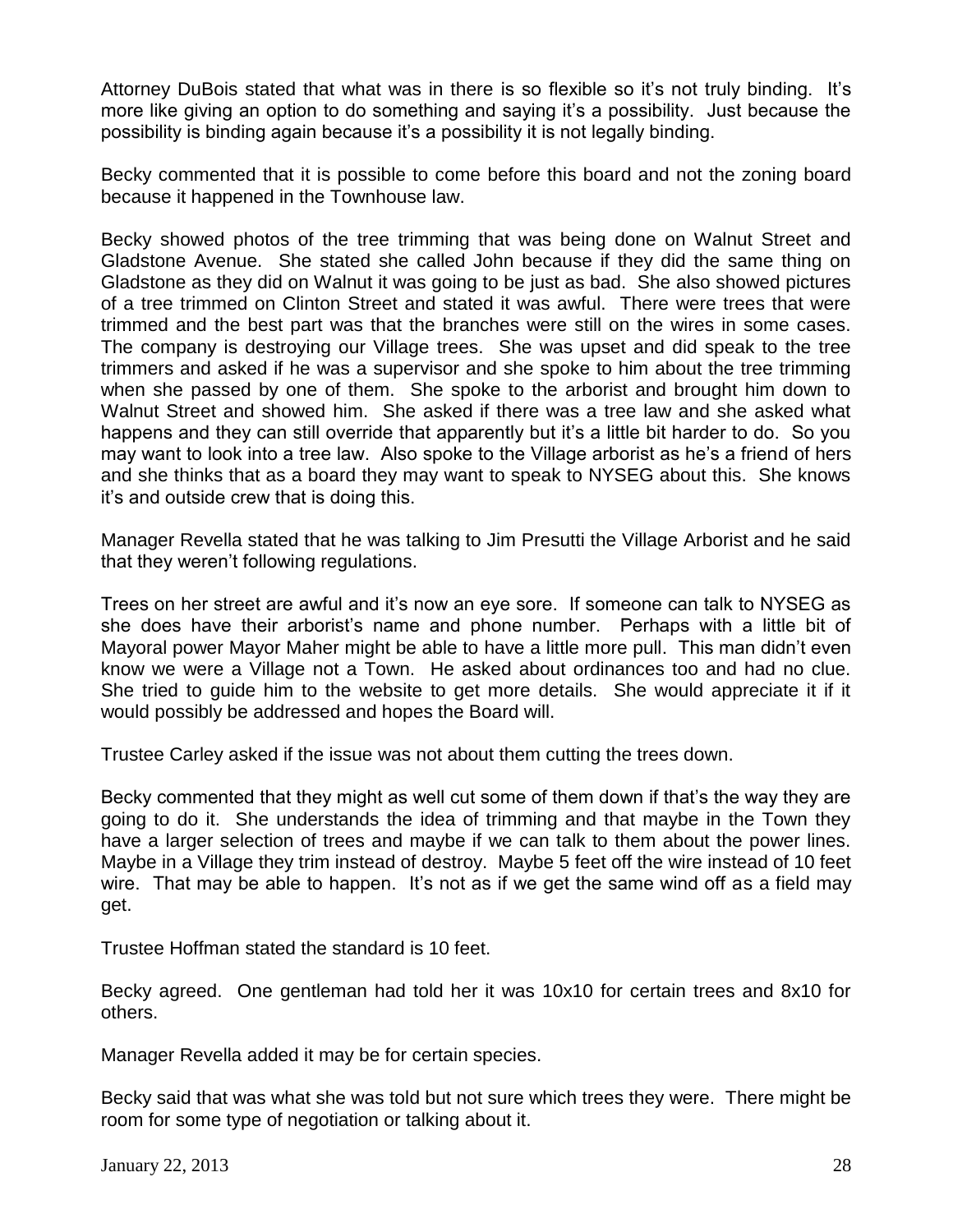Deputy Mayor Rumbold asked where we would get those specifications from. Does the building inspector familiarize himself with those specifications?

Trustee Bowen asked if they actually came into the office and say they were trimming.

Manager Revella stated no, everyone in the Village including us got a postcard that said they were coming around in the next month or so.

Trustee Carley asked if the Town notices us that they are coming.

Manager Revella clarified that it's an outside entity that comes and does this. The contractor did come up on the  $3<sup>rd</sup>$  day they were here cutting because he called NYSEG and complained about the tree they cut on Northern Avenue. He sent them a picture. NYSEG advised to go out there and talk to the contractor and show them what they wanted. They did wind up cutting the tree down on Northern.

Becky asked if the Village could request a schedule from NYSEG of when these people are going to be here.

Trustee Carley stated that he agreed and they should have some type of say in what they are going to be doing so we can have a plan.

Trustee Bowen stated he felt they should come in and say what the plan is for the week or that day, maybe not a day, and maybe we should have manpower here.

Manager Revella interjected that they called and said they were going to cut trees and that they sent post cards to all the customers in the Village saying the same thing.

Mayor Maher stated that it's not a bad idea to maybe have them go around with John and say what trees they were going to be trimming etc.

Trustee Carley interjected that if we get a postcard that says they are going to cut the branches by the wires and then an 8 foot stump is what is left behind that we are going to have to eventually remove, there is a problem there. We need to have them come and mark the trees.

Greg Raymondo, 200 Orange Ave, stated that NYSEG came in and clear cut his property once.

Mary Ellen Matise, 21 Clinton Street, added that they are supposed to save 10x10 and when they came to her house they were there for an hour and the whole tree was done by 8am. She called JAFCO and she sent the supervisor to her door. The poor guy talked to his crew and he said their contract with NYSEG is to cut from the wires 50 feet. That's what he told her. She didn't want to give him a hard time, it was freezing cold. If she decides to take the tree down in the spring they said they will take it down. We would still have to have the trunks removed. A good suggestion if we have a lot of trees on the Village level that have to be done there are some local saw mills and maybe we can sell the trunks and if we can supervise how they cut them if they cut 8 or 10 foot lengths we can sell them to some local saw mills.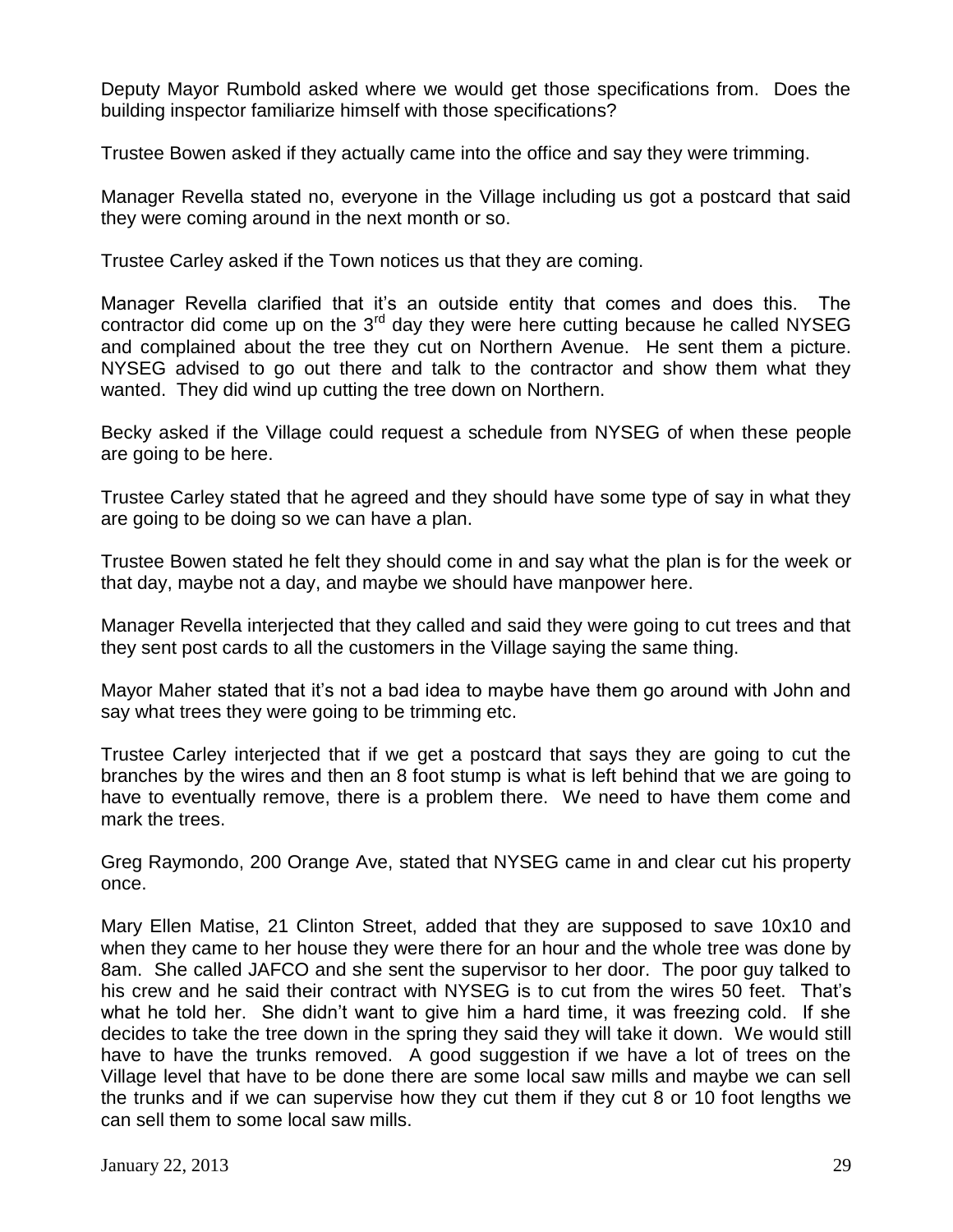Deputy Mayor Rumbold asked if they have a liability if they cut a tree and they kill it.

Mary Ellen stated they might be absolved of it, she isn't sure. She told them the tree could fall and they left it anyway leaving her with the liability. She asked why they put their wires in near the tree lines and the guy from NYSEG said that the service was put in back in 1917 and it's a healthy tree it's not going to fall over. That is why she had asked Dean to have Jim Presutti come look at it because if they left us with a liability then it's a problem because why would my insurance want to pay on that tree falls on my house or my neighbor's house. Then the hassle if it falls.

Attorney DuBois stated they would most likely sue the power company.

Mary Ellen continued by talking about the smaller garbage can request she has for herself and her mother's home. Thanks for putting her on the list. The Town Clerk told her that she has an open ended contract for spay neuter clinics. Will Spay Pets will do special spay and neuter clinics so if the Village wants to contact the Town to either contact them as they are subsidized to do that.

Manager Revella commented that he has graciously offered all the Municipal Parking lots to them for something like this.

Mary Ellen continued that the Town Clerk said that the majority of the people that use their programs are Village of Walden residents. So it is working but maybe we could have some special spay and neutering clinics ourselves that we subsidize.

Anita Vandermark, 76 Highland Avenue, added there is a spay neuter clinic coming up in March by Will Spay Pets. She had a question about the open seat on the board left by Tara Lown and how that would be filled.

Mayor Maher answered that her seat is up in April or he has the ability to appoint someone to the seat. So he will either appoint someone or we will wait until the election in March.

Anita added that she missed her community event comments.

## **Payment of the Audited Bills**

Deputy Mayor Rumbold made the motion to pay the audited bills. Seconded by Trustee Bowen. All ayes. Motion carried.

#### **Correspondence** - none

## **Miscellaneous Comments from the Board of Trustees**

Trustee Bowen asked if John could meet with the guys who are cutting the trees and get some kind of plan so that the board is aware of what is going on and perhaps take some of the pictures and show them what we dislike so hopefully we catch them before we get pictures at the board meetings of what happened.

Manager Revella commented that she met with the supervisor once already and plans on speaking with him again.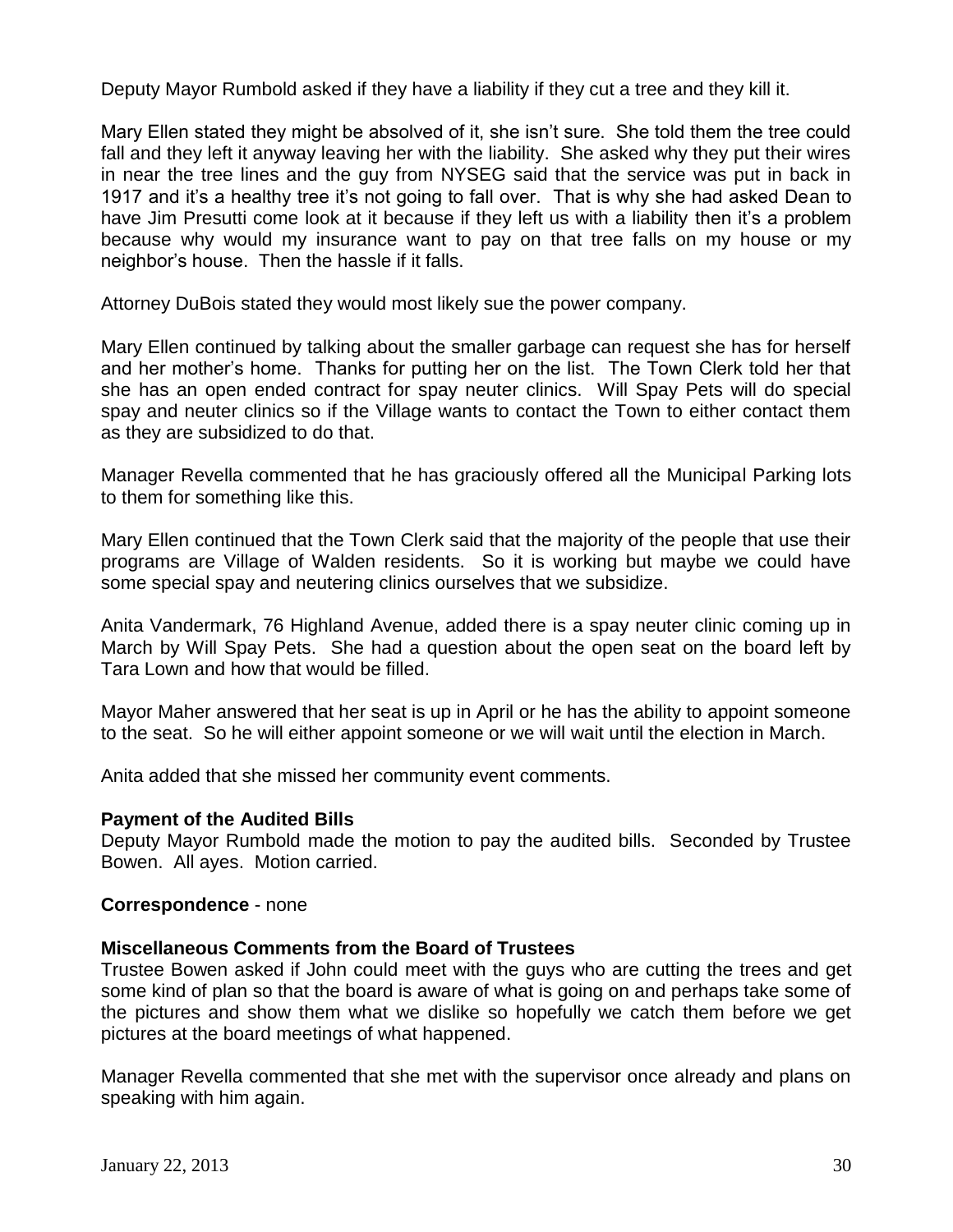Deputy Mayor Rumbold reiterated that the Historical Society is in great need and they take care of Walden T. Jacob House and the property behind it. It costs a lot of money to heat it and maintain it so any donations are very much appreciated. She just wanted to remind everyone in case they were aware that when there is 2 inches of snow on the ground we have a snow emergency and cars have to be removed from the street. It's unfortunate that so many cars that were not removed and it caused an issue. She knows that people were upset that their cars were ticketed or towed. She asked if it was in are website and newsletter.

Manager Revella confirmed and stated that it was in the last monthly calendar as well.

Deputy Mayor Rumbold added she is not sure what else to do to remind people.

Manager Revellas stated that it is also posted at the Village entrances also.

Deputy Mayor Rumbold asked if it was on Channel 23.

Manager Revella replied he didn't think so as that's usually just for events.

Deputy Mayor Rumbold asked about the website and its maintenance. Has it been maintained the way we wanted it to be? Other than the minutes is it done in a timely manner?

Manager Revella responded that his biggest concern is if we gave something that wasn't done timely then it wasn't uploaded, which is a problem. There has been things that haven't been given to the webmaster and that's not his problem if he didn't have them. Especially concerning the minutes.

Deputy Mayor Rumbold asked for his assessment of the website and if he feels it's being handled.

Manager Revella replied that he had a really good meeting with the webmaster in December. If things aren't getting done since then then we would have a problem. The meeting was very positive. Hoping to have a positive reaction, if it doesn't then we will have to look in a different direction.

Trustee Hoffman just wanted to thank for thank Vicki again for filling in to do the minutes.

Trustee Carley wanted to reiterate what Bernard said about the contractor for NYSEG. He thinks it's important that those trees that get cut down get cut down versus being left as a stump.

Manager Revella confirmed and stated that this company has been even bringing the wood chipper and it's free.

## **Executive Session – Village Attorney, Village Manager, and Property Purchase.**

Deputy Mayor Rumbold moved to go into Executive Session to discuss Village Attorney, Village Manager, and Property Purchase. Seconded by Trustee Hoffman. All ayes. Motion carried.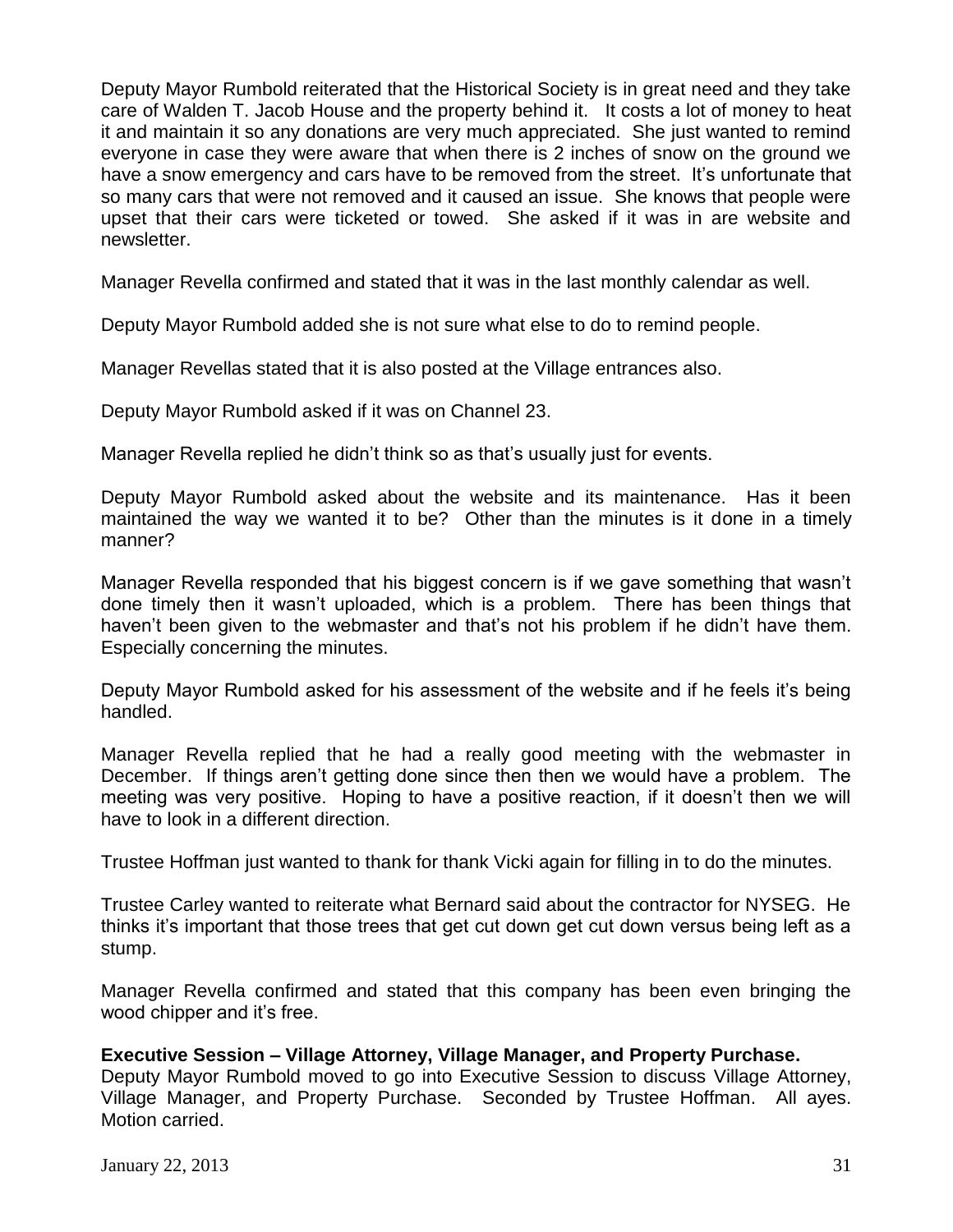# **Reconvene**

Deputy Mayor Rumbold moved to reconvene the regular meeting. Seconded by Trustee Bowen. All ayes. Motion carried.

## **Executive Session – 207c and CSEA Negotiations.**

Trustee Hoffman moved to go into Executive Session to discuss 207c and CSEA Negations. Seconded by Trustee Bowen. All ayes. Motion carried.

### **Reconvene**

Deputy Mayor Rumbold moved to reconvene the regular meeting. Seconded by Trustee Bowen. All ayes. Motion carried.

## **Adjournment**

Trustee Carley moved to adjourn. Seconded by Trustee Hoffman. All ayes. Meeting adjourned.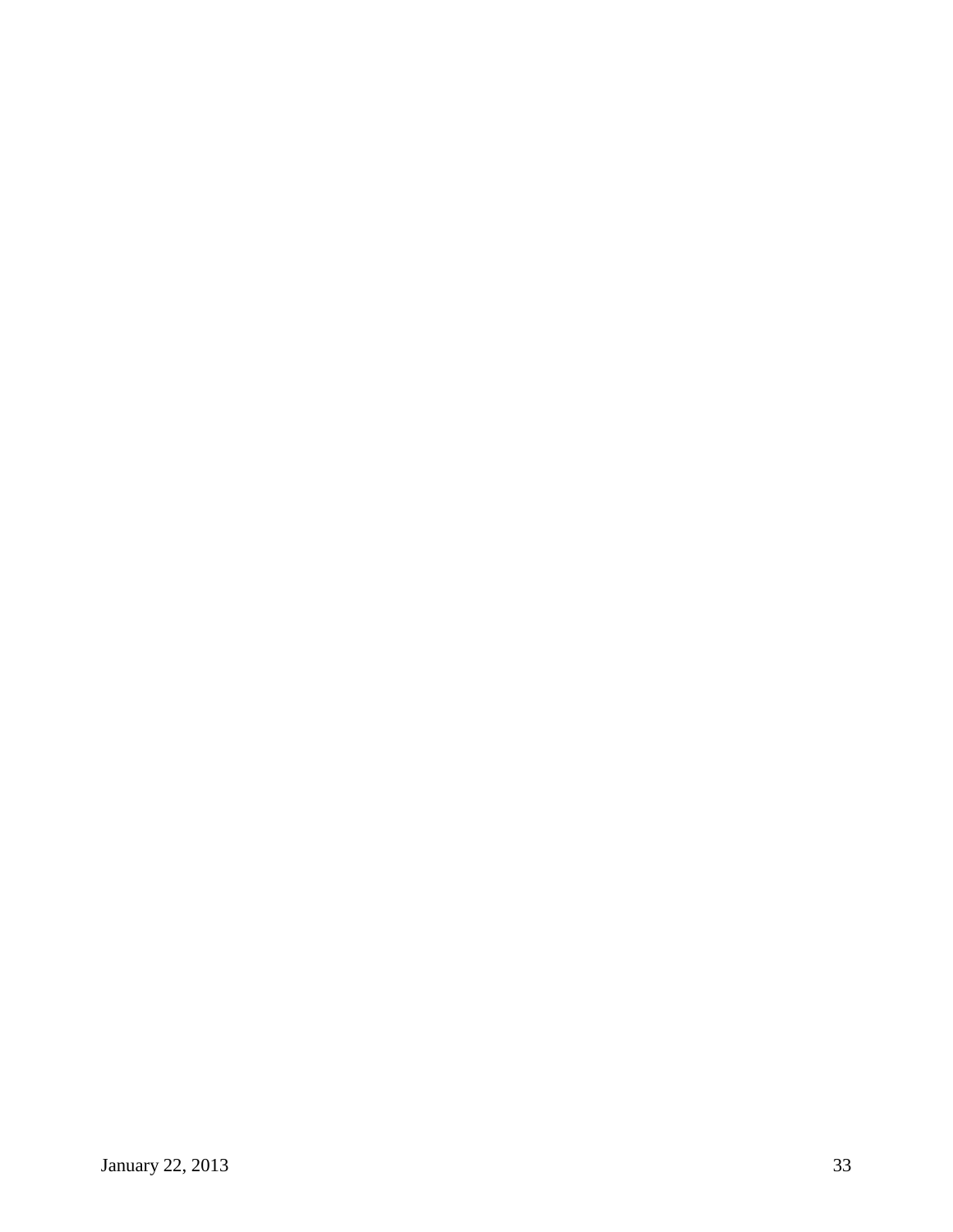# **Village of Walden Board of Trustees Regular Meeting January 22, 2013 Motions & Resolutions**

# **Public Hearing – Introductory Local Law I-1-2013 Commercial Garbage**

Deputy Mayor Rumbold made the motion to open the Public Hearing on the Introductory Local Law I-1-2013 Garbage. Seconded by Trustee Bowen. All ayes. Motion carried.

## **Executive Session – Personnel – Village Clerk, Property Purchase,**

Deputy Mayor Rumbold moved to go into Executive Session to discuss Personnel, Village Clerk, Property Purchase. Seconded by Trustee Carley. All ayes. Motion carried.

## **Reconvene**

Trustee Hoffman moved to reconvene the regular meeting. Seconded by Trustee Carley. All ayes. Motion carried.

## **Appointment of New Village Clerk**

Trustee Hoffman moved to appoint Tara Lown as the new Village Clerk. Seconded by Trustee Carley. 4 ayes, 1 nay (Deputy Mayor Rumbold), 0 abstentions. Motion carried.

## **Village Election Inspector Fees**

Trustee Bowen made a motion to increase the Village Election Inspector Fees from \$125 to \$150 for the day with an additional \$25 to the chairperson. Seconded by Trustee Hoffman. All ayes. Motion carried.

# **Resolution 27-12-13 – Village Election Inspectors**

Trustee Hoffman made a motion to approve Resolution 27-12-13 - Village Election Inspectors, to appoint Vicky Pinckney, Phyllis (Terry) Soles, Diane Sandbothe, and Raul Morales as the inspectors of the single election district comprising the entire Village with the first named designated as chair person and Agustin Fajardo is named as an alternate inspector. Seconded by Trustee Bowen. All ayes. Resolution passed.

## **Payment of the Audited Bills**

Deputy Mayor Rumbold made the motion to pay the audited bills. Seconded by Trustee Bowen. All ayes. Motion carried.

## **Executive Session – Village Attorney, Village Manager, and Property Purchase.**

Deputy Mayor Rumbold moved to go into Executive Session to discuss Village Attorney, Village Manager, and Property Purchase. Seconded by Trustee Hoffman. All ayes. Motion carried.

## **Reconvene**

Deputy Mayor Rumbold moved to reconvene the regular meeting. Seconded by Trustee Bowen. All ayes. Motion carried.

## **Executive Session – 207c and CSEA Negotiations.**

 $J_{\text{annuary}}$  22, 2013  $34$ Trustee Hoffman moved to go into Executive Session to discuss 207c and CSEA Negations. Seconded by Trustee Bowen. All ayes. Motion carried.